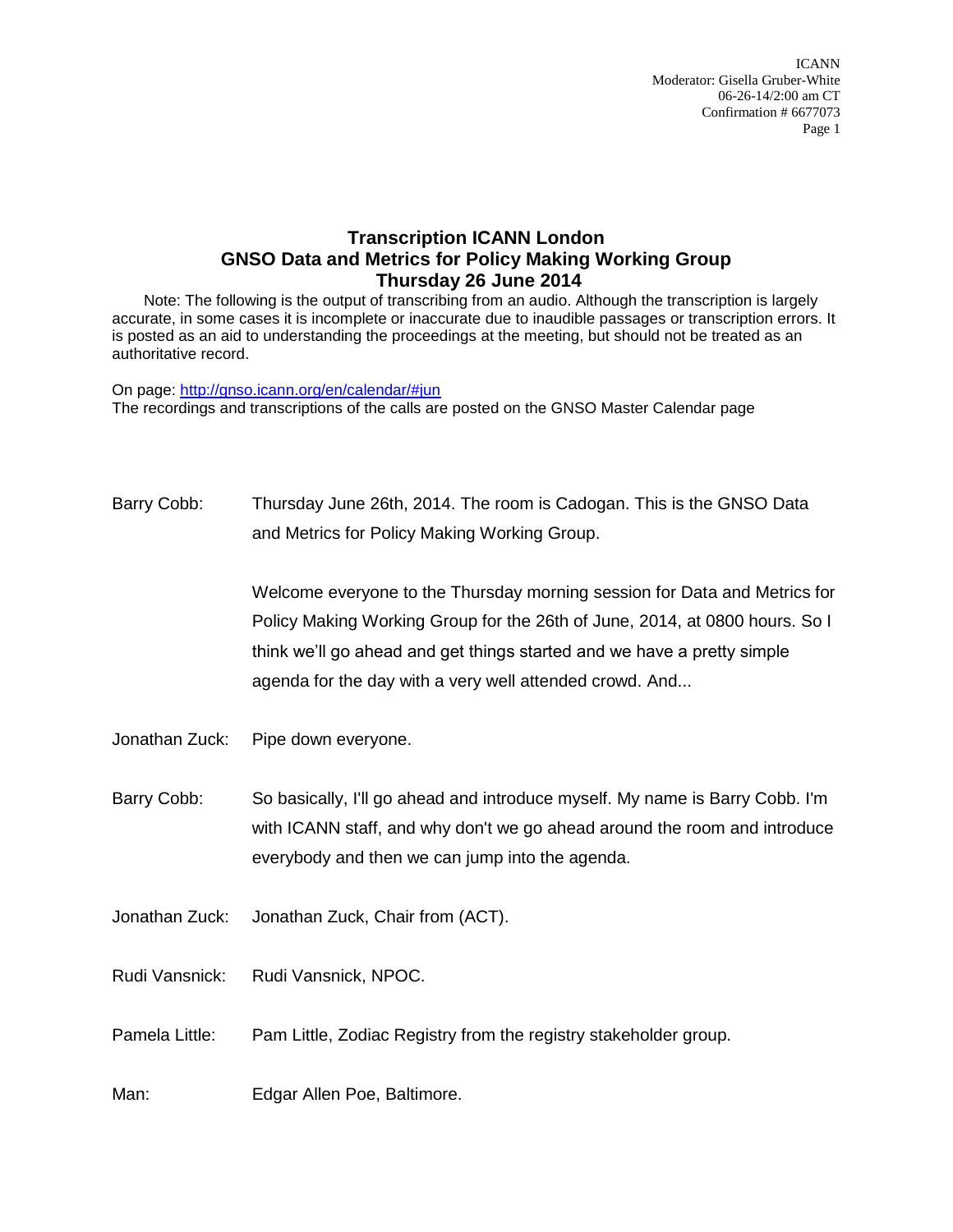Barry Cobb: And we do have one remote participant in the room, Jeremy Beale, and Jeremy, I don't know if you can hear us or not, but if you do have a question or anything, please feel free to raise your hand.

> So with that, basically our agenda today is we're going to - this is more or less a face-to-face meeting continuing our working group efforts at - we're in the phase now where we're trying to bring a close to a review of our use case review of previous working group efforts to help inform our deliberations on how data and metrics can help and promote better informed decision making within our policy processes.

> So we'll review through our next item, which is kind of using the time machine of the very beginning of IRTP, which is the Inter-Registrar Transfer Policy. So we'll go through that briefly, then we'll talk about some of our next steps in terms of bringing our use case analysis to a close. Then, we'll just talk about when we'll be meeting next and reconvening our normal sessions after London.

> So before we get started into the IRTP-A, Jonathan, do you want to have any - a few comments to say before we jump in?

Jonathan Zuck: Yes. For the record this is Jonathan Zuck, and we're talking about how the phases of this program and we're nearing the conclusion of the case studies. The purpose of which was to come up with a set of scenarios for which we could develop frameworks and protocols for the use of data going forward.

> And so we did have a meeting - a report that we gave to Council on Saturday, and there were a couple of recommendations that came up that - one was to look at Whois, and so we should explore whether or not that amounts to another scenario.

And then the other recommendation that was made recently is to find a way to push the data - the need for data all the way to the staff-created issue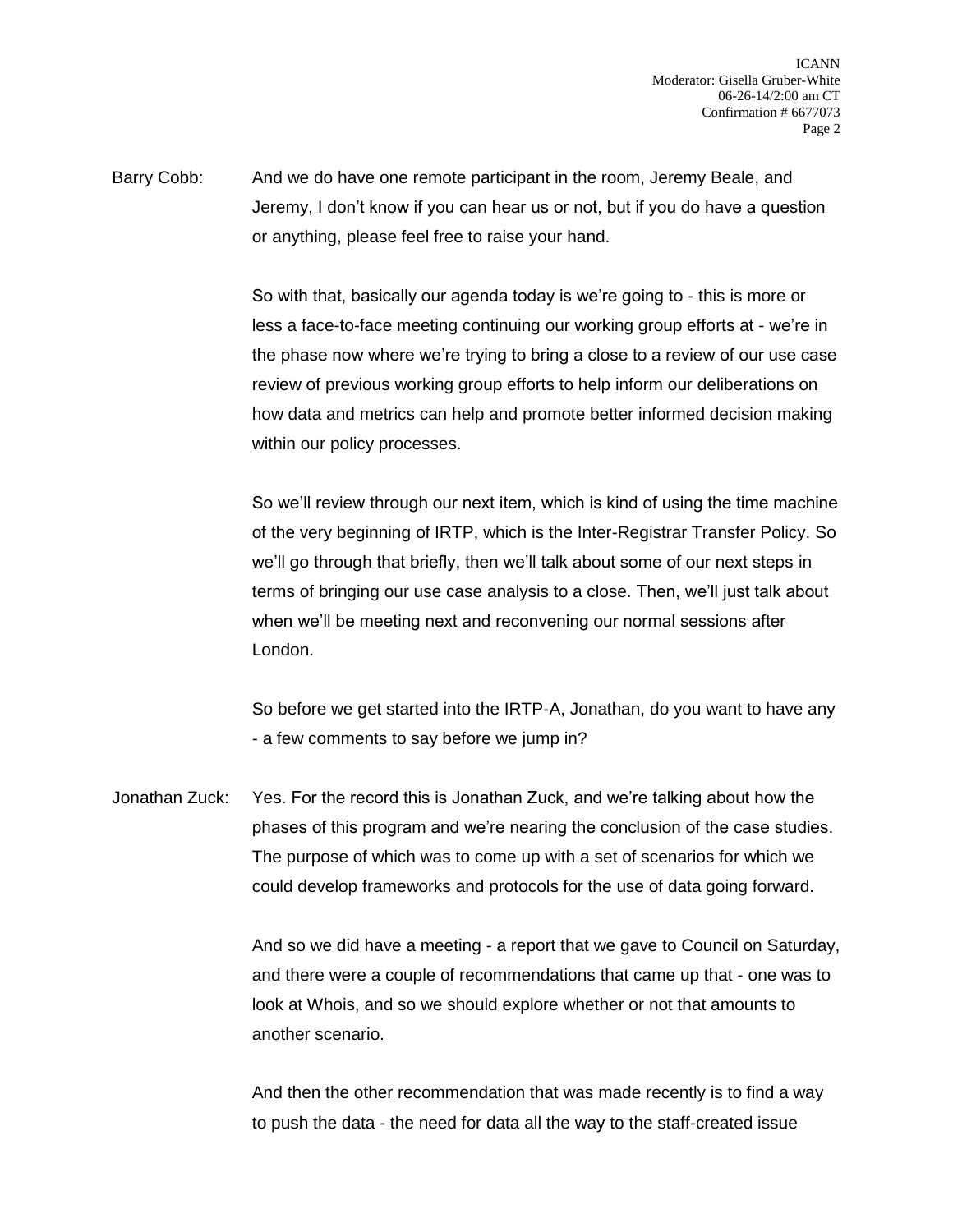report prior to the decision by Council to actually form a working group so that we know that we have some better sense of the severity and volume of the problem before a work group is even formed.

So, those are some of the things I just wanted to get on the table to make sure we have them down so that you know we're doing - going forward.

And I thought there was one more thing, Barry, from Saturday, but I don't remember what it was that somebody brought up, which I'll go back and check as well. I guess we - I know that Alan Greenburg expressed some interest in heading a report as well, so let's put that in front of him.

Barry Cobb: Yes, thank you Jonathan. Yes, that does remind me - in fact, I did speak with Alan and we'll be sending him a copy of the form that we created and have him provide input, and he said that he would be - you know, after he reviews it and if we feel that he'd like to come on a call and talk about his experience, we said more than welcome to attend.

> And I think when we get into the next phase of our analysis, that's when we'll probably see some - you know, at least shorter-term participation from him as well to carry that case forward.

And this is Barry that's speaking.

Just real quick for the record as well, we do have one slide up which is just a quick summary of where we're at. So as I mentioned, we're getting ready to review through IRTP Part A today, but we have reviewed fast flux (pedner), which is now the ERP policy as well as the At Grace Period Working Group, which dealt with front running of the - during the At Grace period.

So with that, the I guess we'll go ahead and jump over to reviewing the IRTP-A use case.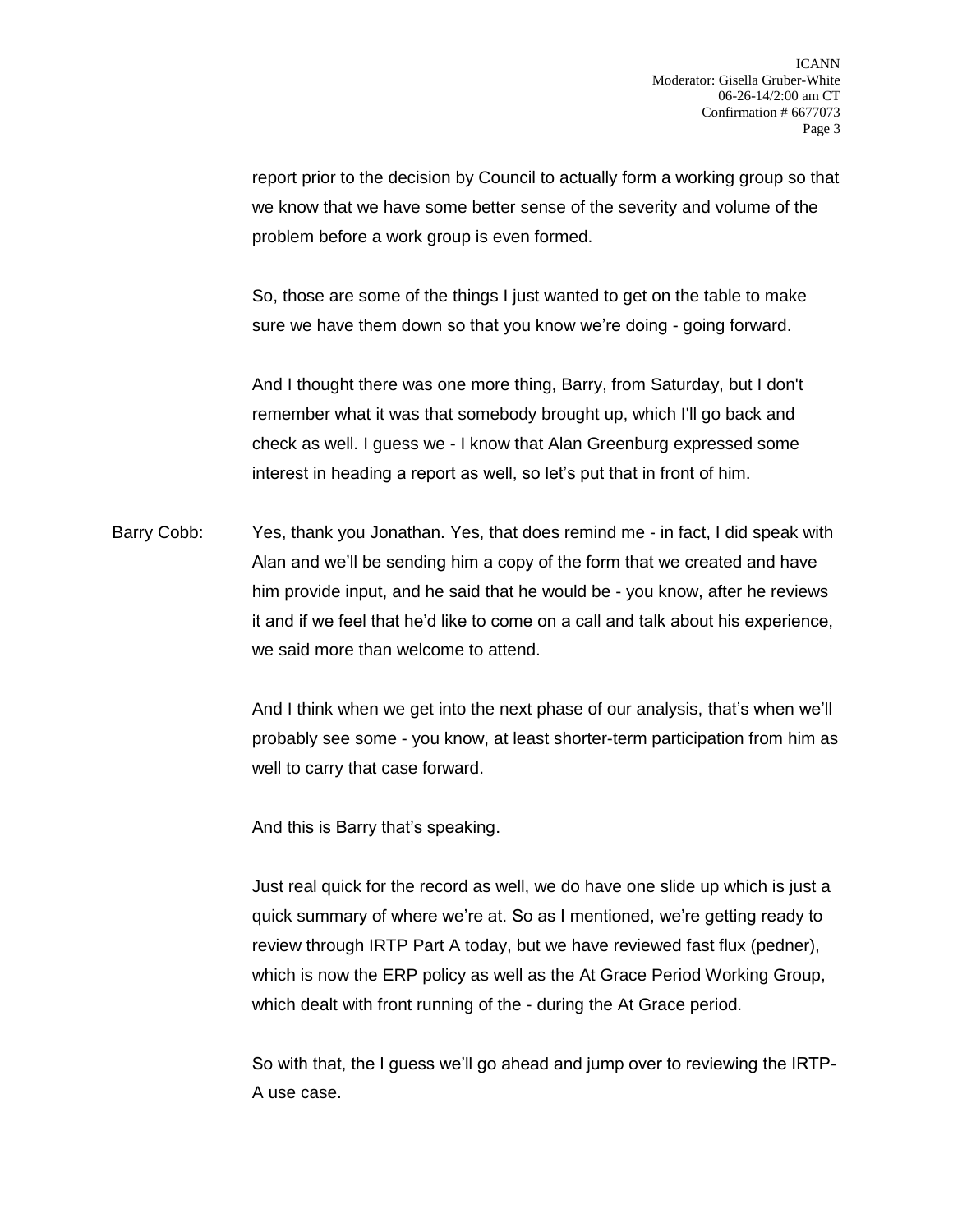So again, my apologies for not getting this sent a little bit sooner for the working group to review, but it - we did run through it, or I did create and fill out the form.

I think overall this one was kind of surprising, so the IRTP, as I think most people know, that's the Inter-Registrar Transfer Policy. That policy was created in 2004, which again is for - to allow registrants to transfer their names from one registrar to the other.

And shortly after that, I think there were a series of issues that had occurred that prompted a series of PDPs to be formed, some of which are still going.

So you know, I think in terms of the details around this particular working group effort, the first takeaway that I got from this is that this initiative actually started in 2005 and there's the last - the series of working groups, IRTP-D that is still running, they do have the final report in site or on the horizon with their recommendations.

So to - you know to throw out the (atticus), that was about ten years ago that a lot of these issues were identified, and I think once D completes its recommendations, and assuming that the Board and Council - or the Council and the Board will pass those, you know it'll be into 2015 before they're implemented.

So lightening speed, and you know, I think that was a wakeup call for me in reviewing this. I was kind of under the impression that this had started around 2008, but you know add on another three - you know, it was already long at 2008, and now it's even longer at 2005.

So you know, there are other efforts going on within the GNSO about working group and PDP improvements, so you know kind of understanding this. Even think there was some discussion this week about the duration of PDPs and how we can expedite that.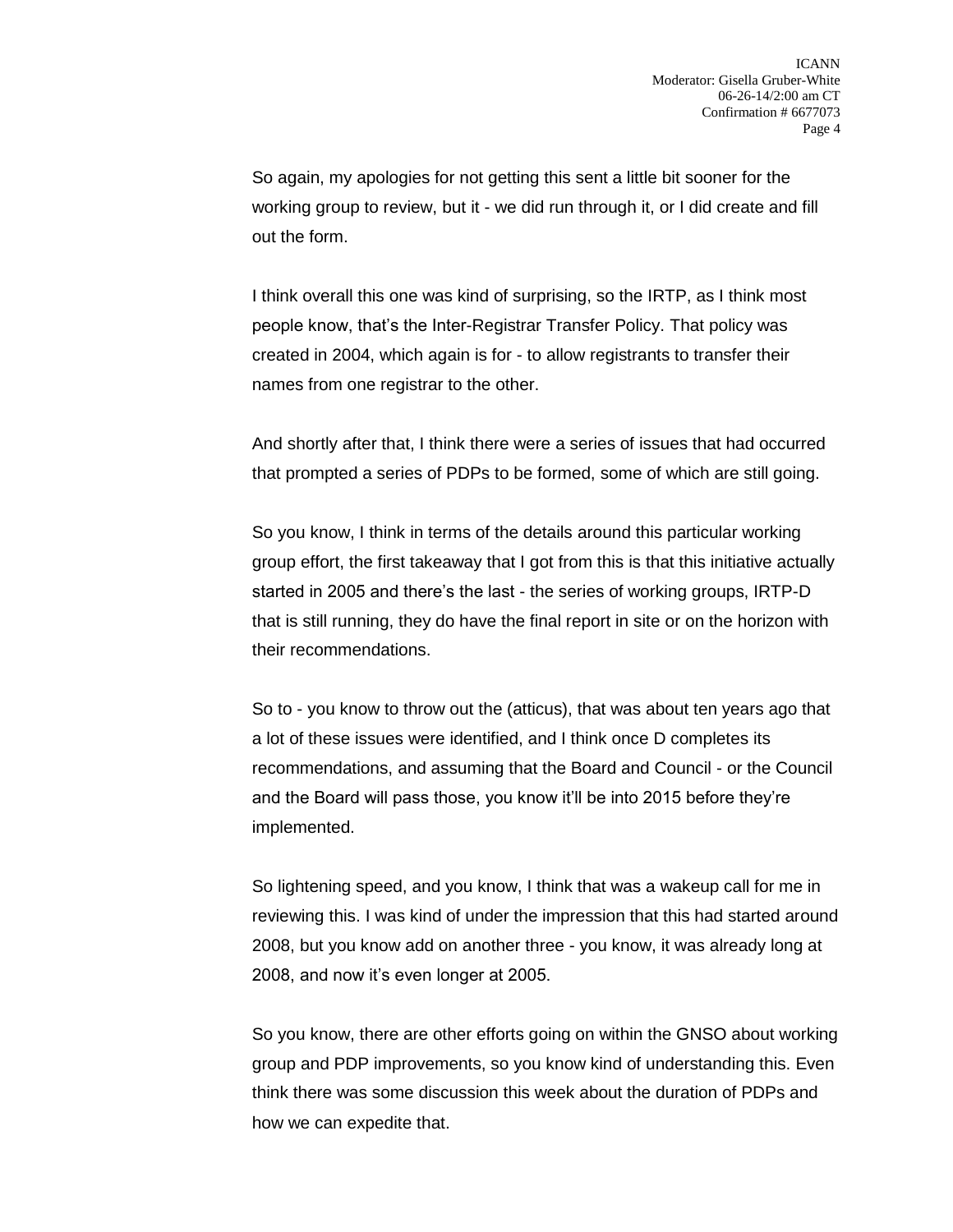I think what we're dealing with now, I think this is a pretty good use case that while there were some very complex problems being addressed, and my understanding at least with IRTP-B and C, and very shortly D, there's some pretty beneficial recommendations that are coming out of these groups. But you know clearly, the market and the environment has changed dramatically over the last ten years.

So you know in some case, everybody jokes about, "Well, let's have IRTP Part E or F, or Z." You know, it wouldn't surprise me that we get another transfer issue pop up very shortly to either rehash some of our old recommendations or you know even a whole new set...

Man: Volume.

Barry Cobb: Right.

Okay. So with that, you know I don't want to spend a whole lot of time on reviewing the IRTP-A for the very reason that there were zero metrics used for this.

IRTP in general, it - back in 2005 about a year after the policy had been implemented, there were a series of high profile hijackings that occurred, or I should say high profile names that were being hijacked, and you know I think - it's hard to say from the media and attention perspective, but it did get attention.

And in parallel to that, it was - became aware by the GNSO as well as the SSAC that also wrote a report that kind of sparked off this review of the transfer policy and its process.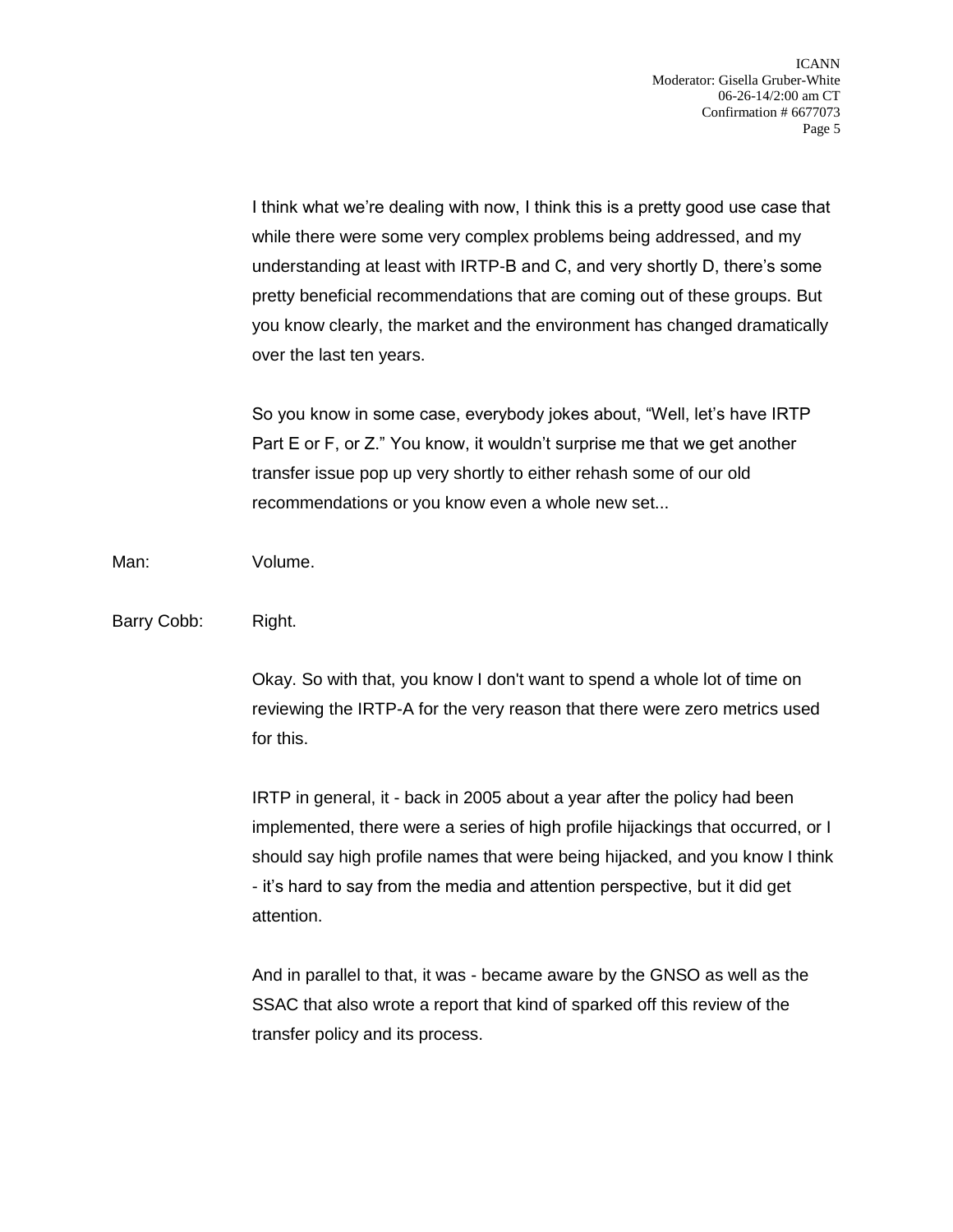With that, the GNSO did take action. They formed a couple of - I think at the time, you were - in today's language, they would be non-PDP working groups to help identify what those issues are.

Once they created a laundry list of those issues, they recognized that you know this was a pretty long list. I think it was in the number of 29 or so, and they need to prioritize them and then they came up with the rationale to divide and conquer or at least split the work apart and they made it an iterative process. So IRTP-A through D.

But the working group didn't actually form until the mid-June of 2008 and in particular IRTP-A was the first of this series.

In short, you know there were basically three issues that this working group was tasked with, and the first one was the potential exchange of registrant email information between registrars. And I think around this time, EPP was being deployed. I don't believe it was 100% like we see today in the generic name space.

But in terms of conducting transfers of names, it was very important for the gaining registrar to have the registrants email address in terms of FOA transfer or FOA activity, Form of Authorization, and those kinds of elements that are specific to the transfer process.

Secondarily, they were also looking at whether there were other possibilities for electronic authentication over the FOA.

And then lastly, they also wanted to consider whether there should be any provisions for partial bulk transfers.

So all of the efforts leading up to when the working group formed, whether it was the SSAC report or the 29 issues report that generated. There were zero metrics at all in any of these.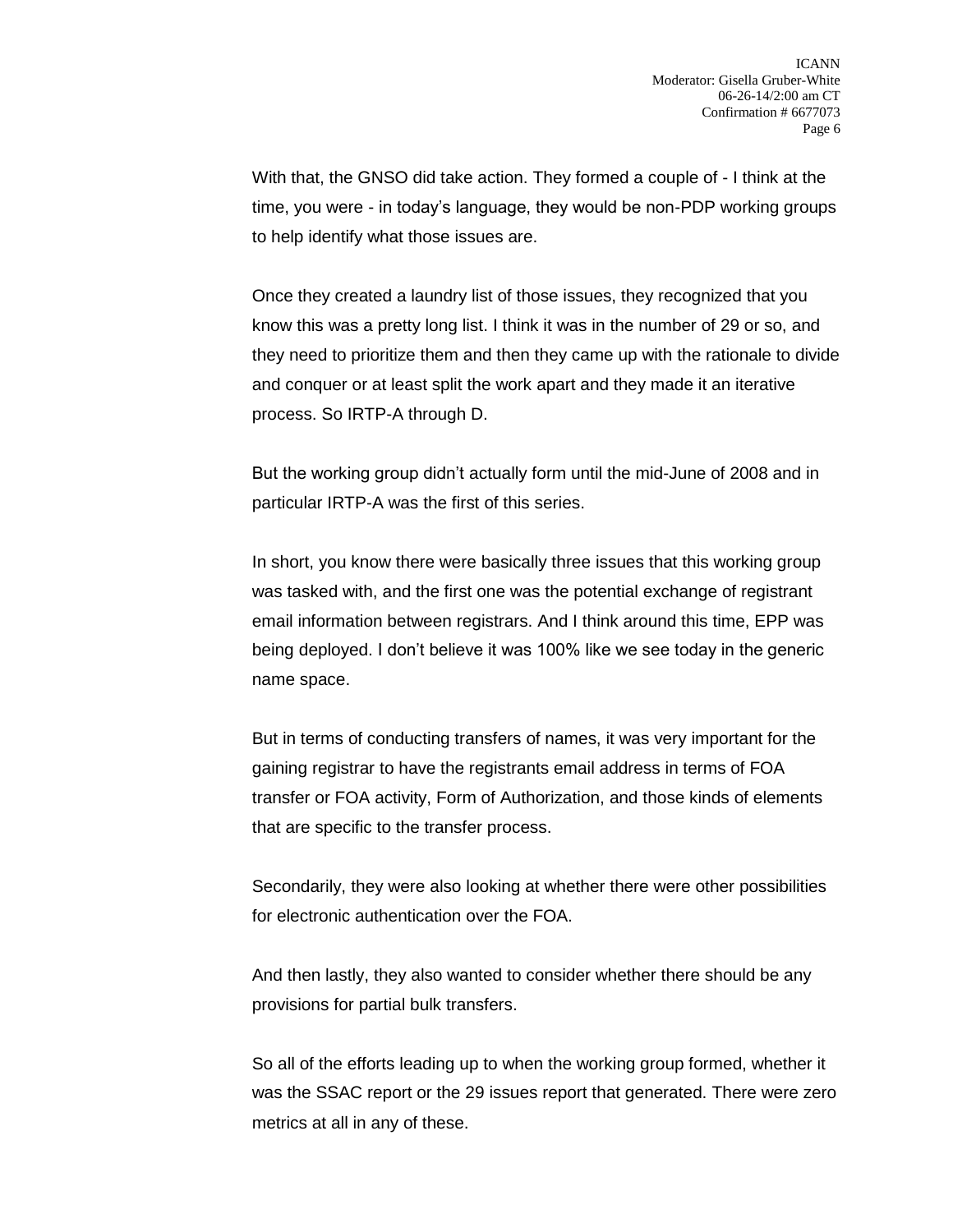The SSAC report predominantly focused on detailing each - you know, almost use cases of each high profile hijacking. I believe there was something like ten different names that were hijacked and all of - you know, the entire story around each one of those, and as well as the - what the GNSO work did, they you know took a very hard look at the process itself. And I don't want to belittle their efforts, but there was no data captured as to the macro level of what was occurring in the environment.

So you know, how many transfers occur within a given period? You know, how many are successful? How many failed? How many were fraudulent? So there was none of those metrics to try to put this into scope at the time, which you know I think are pretty important and certainly that data I think is fairly easy to get to, especially from the registry performance reports.

You can see in that detail how many names I believe were transferred. And if not, then you know you could also make the case of reaching out to the contracted parties to try to get that data as well.

So just to continue or to move into the issue report, because there had been a fair amount of work generated prior to the issue report, there wasn't a whole lot of substance in the issue report. You know, SSAC had detailed their issues. The preliminary group that identified the 29 issues. There was a fair amount in there. So there wasn't a whole lot of details in there.

And again, just reiterating that there were - there was no data that I could find at least in any of the - any of those work products that could've informed the scale and scope of that problem.

What wasn't clear to me up to this point, and I might as well go ahead and say it, through the final report is if there was an attempt made to collect this data. I couldn't find anywhere whether the working group tried to contact contractual compliance to see what their view was on transfers based on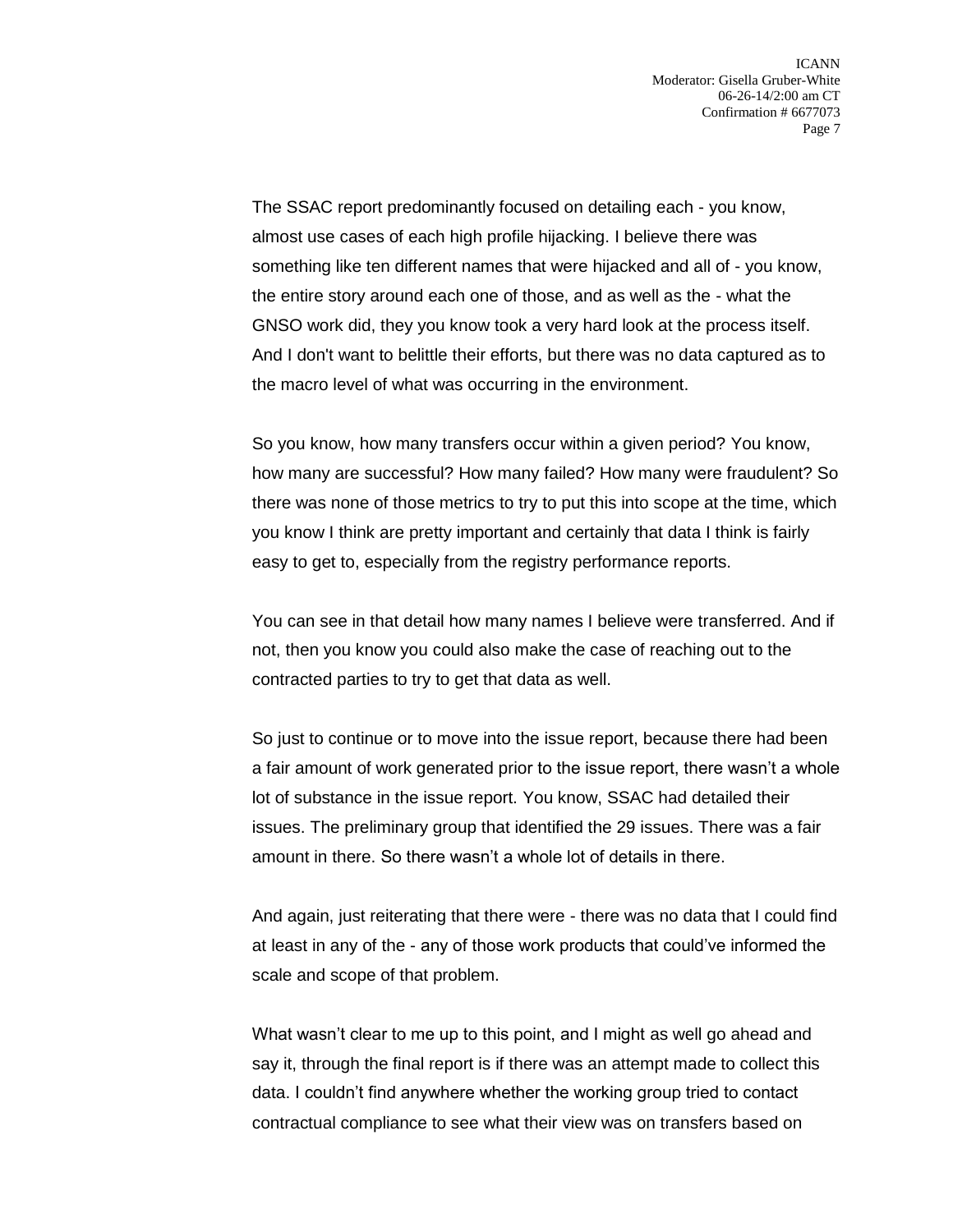other - based on the working group that started this one. It was quite a challenge to get quality data from contractual compliance, and this was 2009. So I can't imagine that things were that much different from 2005 to 2008.

And it was also unknown whether there was any request to reach out to contracted parties to obtain any real data metrics as well.

The charter, just like what we've done with our other use case analysis activity, didn't request a study for data at all, and what you'll see if you're looking into the Adobe Connect room, you probably won't be able to see it well, but I did send this out to the list last night, I highlighted in yellow, you know just like some very basic questions around each of the three issues that they were - that the working group was trying to address.

And so again, the first one was about the email being made available to the gaining registrar. You know, they could've asked some very simple questions. There was a lot of deliberation about you know, not having that email address or gaining access to it could slow down the process or complicate the process, especially for registrants.

But, there was no quantitative data to understand the good versus the bad. You know, so how long did it take? You know, what was the average duration of a transfer? How often did the registrant need to overrule their admin contact? So for example, I think the policy still states today that the administrative contact can initiate a transfer but the form of authorization still goes through the registrant.

So you know, there's some really very simple kind of questions that could've been asked for each one of these issues. You know, even like with the second issue is - which was dealing with the electronic authentication and whether the FOA should be used or not. And is you know - you know, at this particular time again, not everybody was EPP, so I'm not a transfer expert.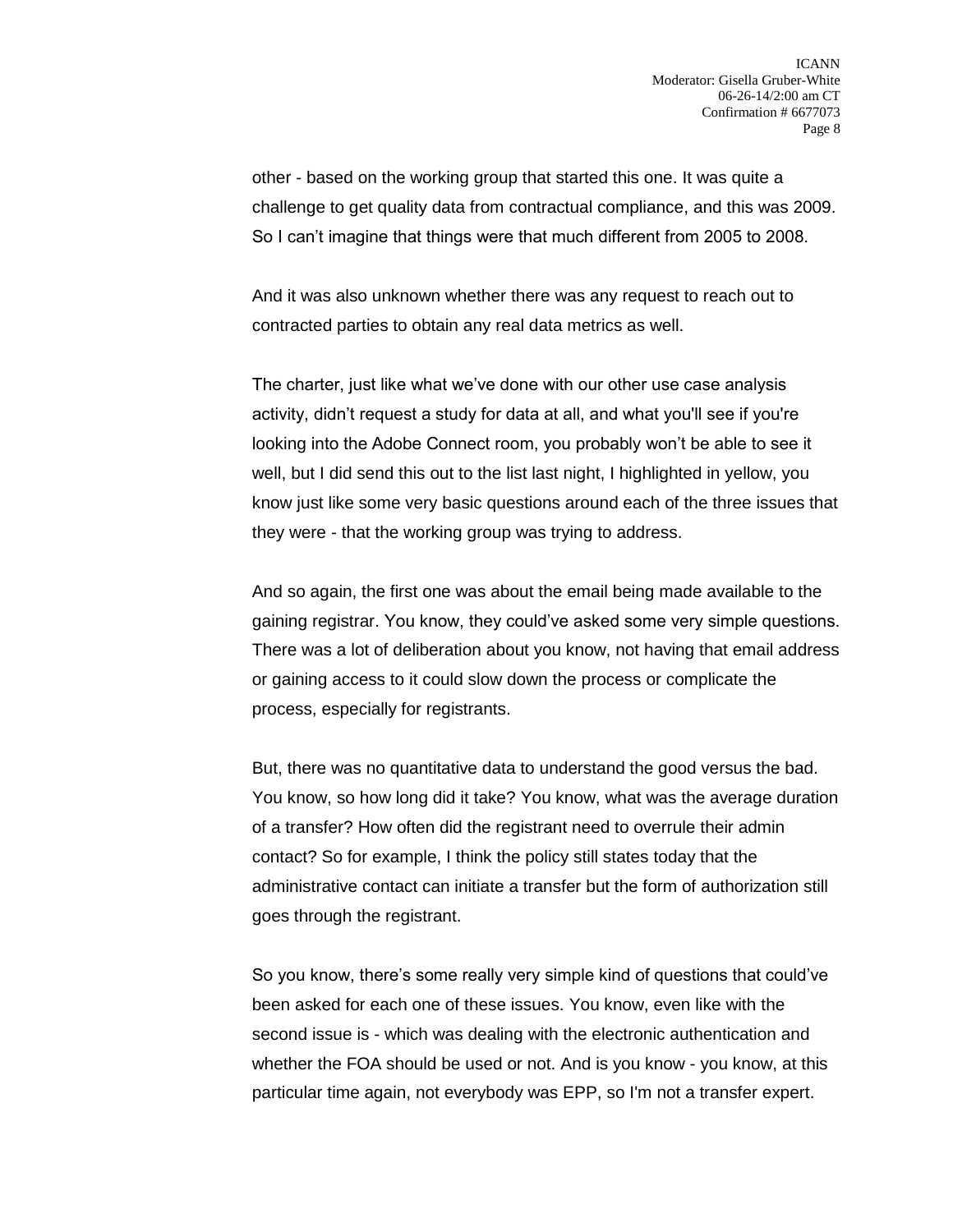But - so I'm not entirely certain whether the FOA was 100% used across the registrars at that time or not and whether it's required just within EPP.

But you know again, some very basic questions as to how often is it used? How many times we're - how many of the transfers that did use FOAs, how many were successful versus how many were unsuccessful? You know, did it slow down the quality of the transfer process? Did it aid it? And, was it - did it intend - you know, did it do what it was intended to do?

Jonathan Zuck: I don't want to interrupt you, but if you took a step back from this, is it your impression that there just wasn't the impetus to collect data, or that there was any barriers to acquiring data? Did there appear to be any effort that was stymied somehow, or is this scenario sort of boiled down to had we had this working group first and established data as an essential practice that it would've been fairly easy to acquire in the case of IRTP-A?

Barry Cobb: Thank you, Jonathan.

You know, I - it just didn't seem like it was asked at all. All of the previous research leading up to the issues were all very qualitative type components. There were - you know, the members of the working group were you know as expert as you can be in the industry that understood the process, so I really don't think that they asked at all. And if they did, I don't - I didn't see any cases of where there was resistance if they did ask.

So Graeme?

Graeme Bunton: Good morning. Graeme Bunton for the transcript.

Working on IRTP-D, we did gather some data around -- man it's too early - transfer-related stuff. But rather than give out sort of detailed numbers, it ends up being rolled up to a pretty high abstract level and then it's just shared on a call. So we're talking about how many - like as simple as how many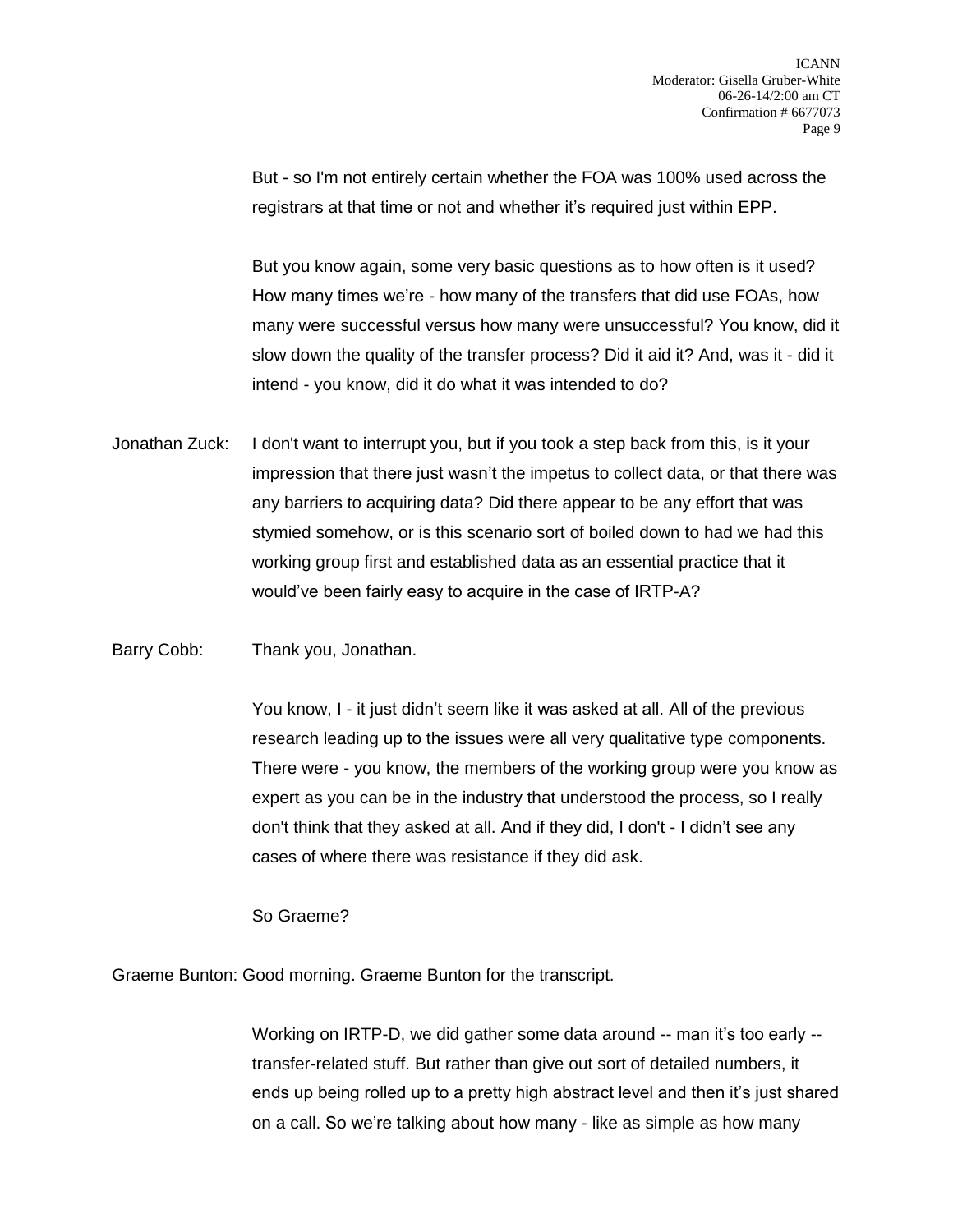introverted - like transfer - TDRPs have been actually filed? And you know, the number was like 1000 or something like - and there has been some sort of data gathering like that I suspect probably in many of these things too.

People go out and figure out sort of the details and they roll it up for a call, and then you only end up with it in a transcript from eight years ago. So you're never going to be able to track down these sorts of things that exist.

Pamela Little: Pam Little for the transcript.

My recollection is IRTP Part B will be the first time that a PDP working group requested information from the compliance team. Of course, the Part A will be before my time with compliance, so I cannot confirm that, but that is really my recollection.

And I remember how painful it was. We had two staff members sifting through emails trying to gather the data for the working group at that point in time.

Thank you.

- Jonathan Zuck: (Unintelligible) compliance had data at the time, and I think it's probably a stretch. It was an inbox, yes, exactly.
- Barry Cobb: Thank you Pam, and Graeme, and Jonathan. I think a couple of points there. Graeme, you know, your mention of IRTP-D, we'll come back to this, but I think when we try to wrap our use case analysis stuff up, I'm going to sneak Part D into our matrix even though that effort isn't completed because you're right, they did - in terms of the PDRP, which is one of the issues that they're being explored. They did acquire data.

That data will - if it's not in the report now, I'm going to make sure that it gets in there. Unfortunately as it is a very low quantity of cases that almost are you know not significant at all. But at least the attempt was there.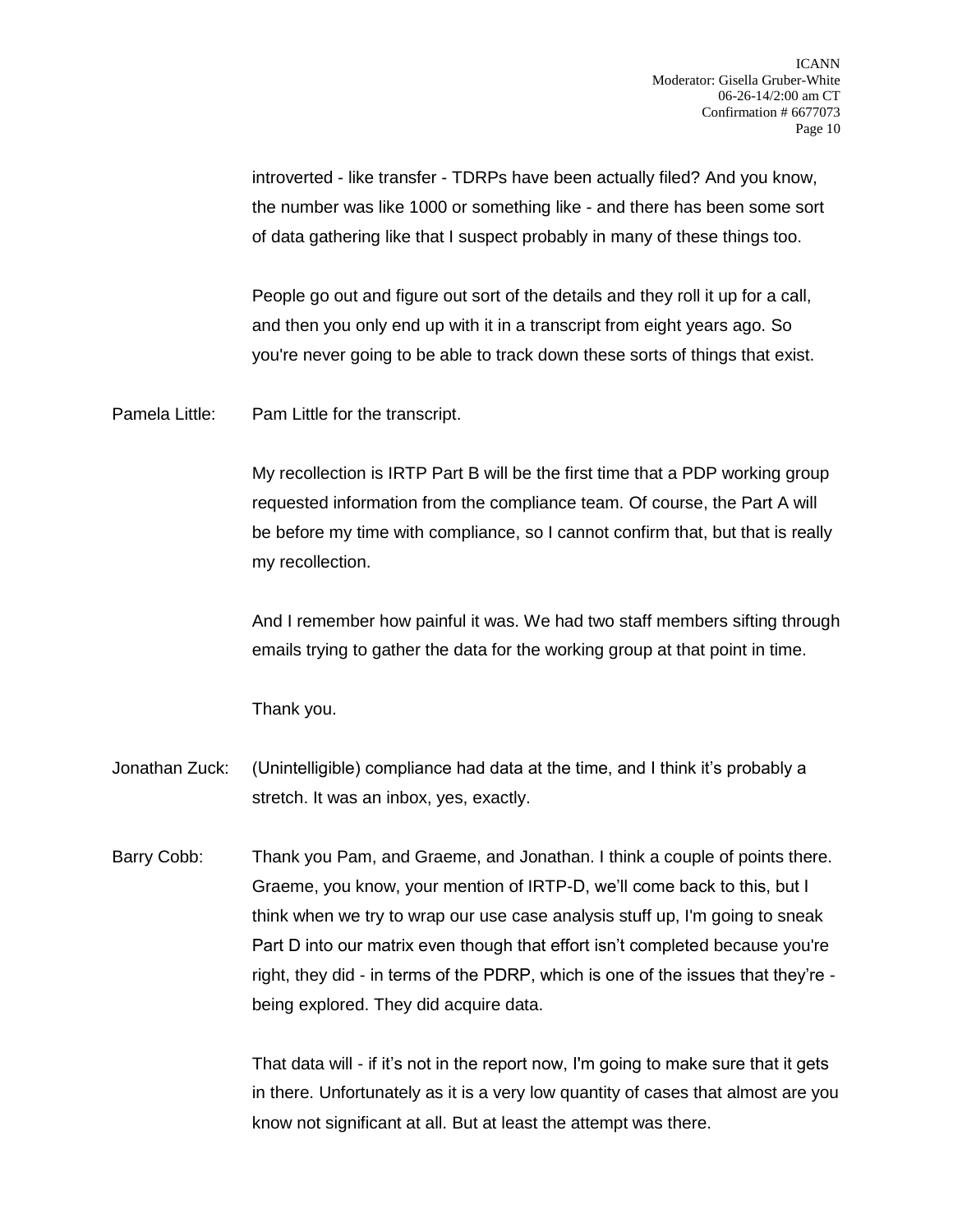And just a bow tie on Part D, there is - they're still dealing with the issue, whether the FOA is still required or necessary in the transfer process. And I think - you know, there's consensus that the FOA should remain in-tact within the transfer process because it provides two things. One primarily an audit trail in case of bad or fraudulent transfers.

And the secondary part of it is kind of a - to factor authentication component. But at the last minute there is some members of the group that have started to state that the FOA is causing more harm than good and it's forcing the working group to circle back and try to acquire data.

So, we are reaching out with a few registrars to get a better understanding of that issue. And you know, if it does turn out that you know - hypothetical numbers here, but let's use the 80/20 rule that 20% of the transfers are failing due to the FOA, then we need to dive in a little bit deeper. Is it by design because it was a bad or you know maybe a potential fraudulent transfer? Or, was it just because it was very confusing for the registrant and the process got messed up, which is probably more likely.

But anyway, it's kind of shedding a little bit more light that the working group didn't have and I think we're going - you know, we're delaying our final report because of that, so - which is good news because we definitely want to make sure we get the right thing going.

And then Pam, in terms of yes, you are correct. I did participate, and I think about the - after the first third of it is when I joined the Part B working group and we did get - ask for requests for - from compliance about that data, which was somewhat informative, but I think that was also in Part B where we did attempt to try to collect some data from contracted parties and there was a little bit of resistance at that time as well.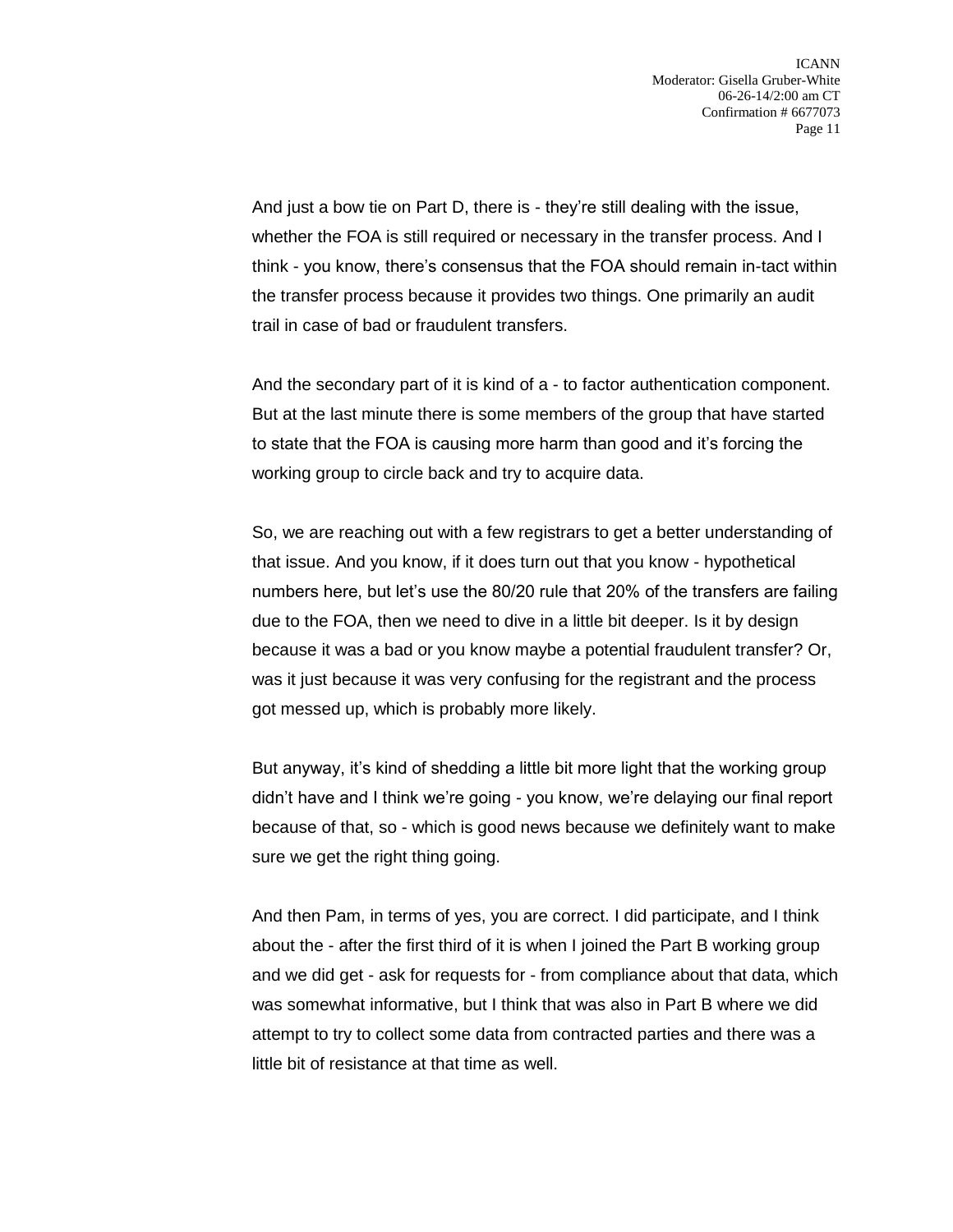And then just to put a bow tie on Part A, so the final report didn't have any data or metrics in it either, and as I've mentioned, it was unknown whether they tried to attempt to collect that or make that data - I'm sorry, collect or try to reach out to collect any data. As I had mentioned, you know, they think that there could've been some macro level type of metrics in there to really understand the extent of the problem.

And my last statement in this, and I'll turn it over to you Rudi, is that there were no consensus recommendations out of this working group either. The first one, which was basically about the exchange of email addresses. They basically believed it was in the scope of Whois, which was out of the scope of the working group, and so it was passed on to IRTP Part B to look at it a little bit deeper.

The second issue about the FOA, that was also passed on to what is now Part D.

And then the last one which is - where's my notes?

Oh, about the bulk transfer or the - what is it called? The partial bulk transfers. They basically agreed that there was - shouldn't be any change to the existing policy. So, there were no consensus policies provided to the Council. The Council pretty much closed the effort and then reinitiated the Part B.

So that's the basically note for this use case.

Rudi Vansnick: Rudi for the transcript.

A question that pops up in my mind is when the working group was started up and later on when migrating into the different versions of it, was it well documented in the sense that it was (unintelligible) was expected being produced as specific data? I'm actually in translation and transliteration PDP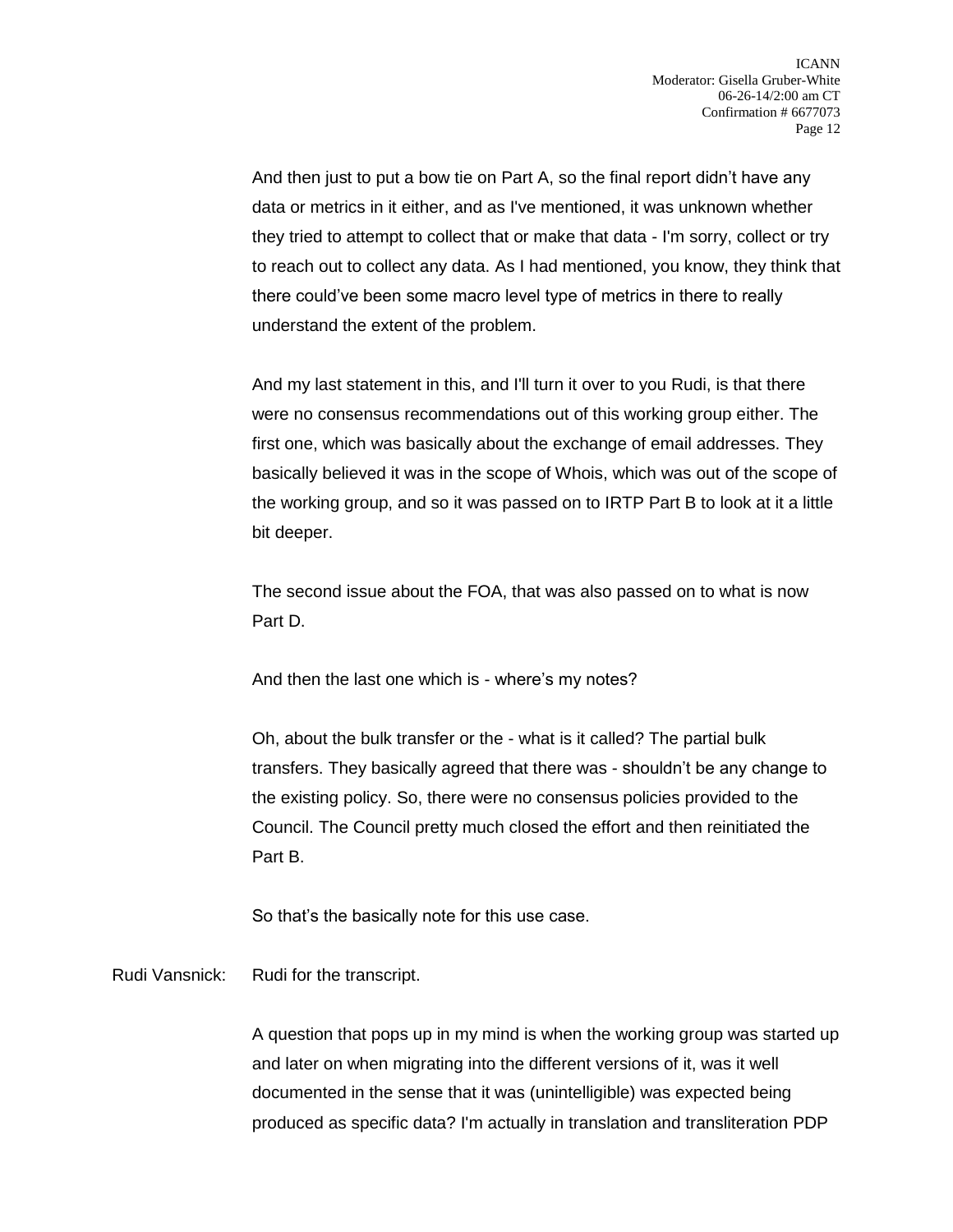working group, and what I discover also is that we don't have a form - we don't have a template that helps us in defining the way you're communicating with other groups - with other working groups - with other parties in ICANN. There is no standard form. There is no template that helps you how you're communicating and how you are getting data back and forth between the groups.

Is that something that in this specific working group has been handled? Has it took so long maybe that there was an experience that we could take from that?

Barry Cobb: Well I can't speak for the working group, but personally I hope that that's one of our outcomes. That we - you know, we do - when we get to the point we will be taking a look at the work products that are produced to start a PDP and that are the outputs of the PDP, or I should just say working group, not just a PDP but any working group.

> And, I certainly hope that that is one of our deliverables that we identify the weaknesses in those work products and try to (templify) to the best we can - I mean, we can't foresee every possible question that needs to be asked. But the simple ones can be. You know, what are the critical success factors for this particular policy? What are the metrics to meet those CSFs? You know, and so just - I'm hopeful as an example like in the charter that there's a small subsection somewhere in there that's called metrics, and it has three or four key questions that forces them to ask and then -- and Jonathan's touched on this many of the times -- if it is truly elevated to a consensus policy, is the continuous improvement aspect of it. The - you know, going back six months or a year later to see if the policy that was approved was to be (unintelligible).

Jonathan Zuck: Yes. I mean I'm not - this is Jonathan again. And I think on that note, I think what's important for us to remember is that we haven't been empanelled to judge these previous working groups at all or to be critical necessarily of them, but instead to just look forward and use these case studies to come up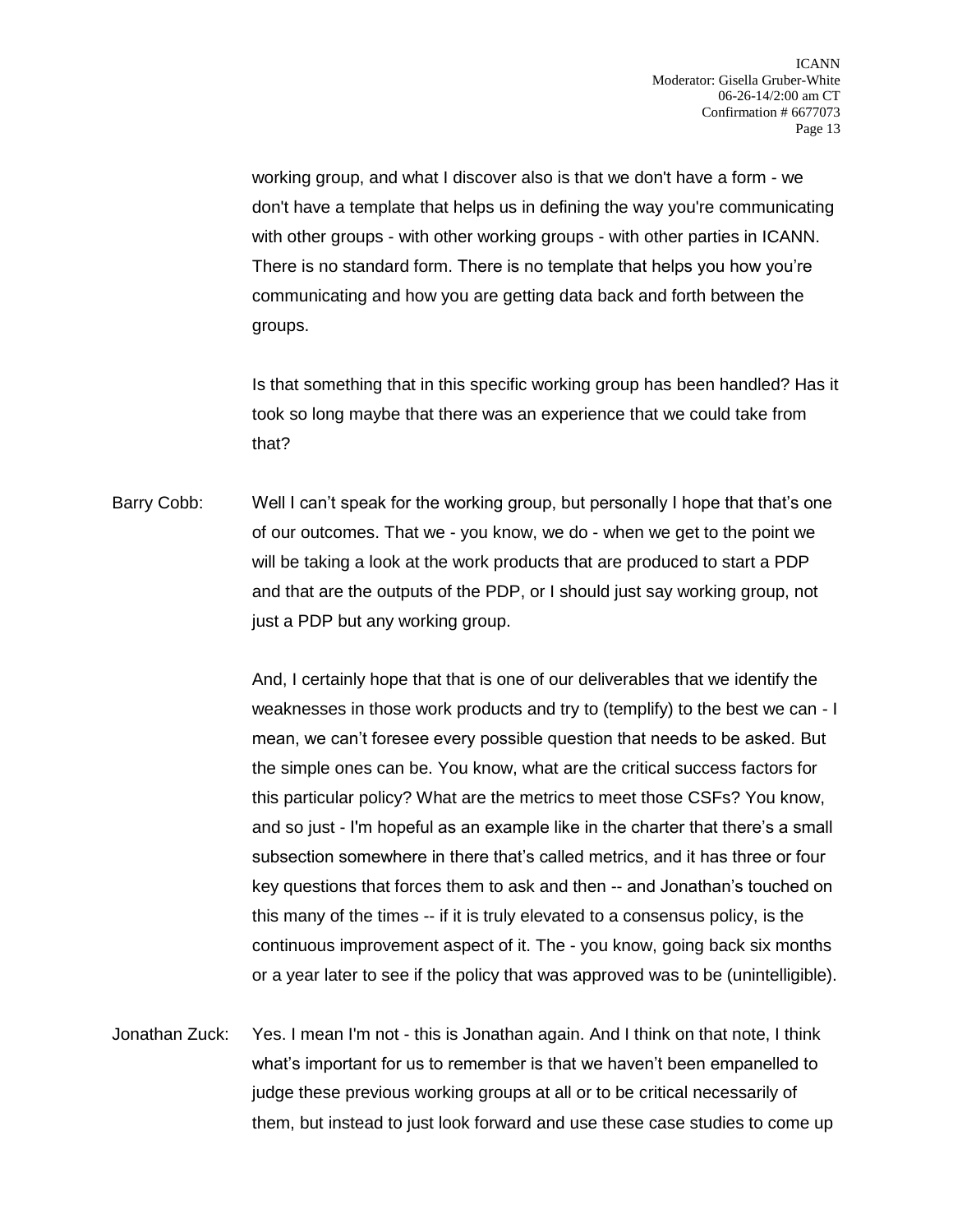with scenarios that we might encounter in the future as we try to move the ICANN working group process to a more data-driven exercise whenever possible.

I mean obviously there are going to be some working groups that are more qualitative in nature but what we've discovered is several that really would've benefited from a quantitative approach and almost all would benefit from some kind of a look back after the fact to see if what policies were put in place actually address the problem that was raised.

And I think that if we can - you know as Barry created a new word, (templify) that so that you know there's a framework that makes it easy for working groups to follow and then some protocols for requesting data from people that might've been otherwise challenged to get data from, then I think that we'll have done our job there.

And, I think it's just a question of very slowly just trying to change the culture toward one that's more quantitative in nature. I think that's really the - you know, as (unintelligible) has tried to do.

And the compliance I guess as (unintelligible) said. So we're trying to do that across-the-board and - but I don't think - the only reason for looking back, this is - is to see the categories of challenges that we may face in the future as opposed to judge the work that they did because we weren't there.

Pamela Little: Pam Little.

I was at a compliance session yesterday and they were presenting the statistic of the work they've been doing in terms of the compliance they've been processing each trimester.

So I was still very surprised to see nothing really seemed to have changed in terms of types of compliance that are occupying the top two buckets. One is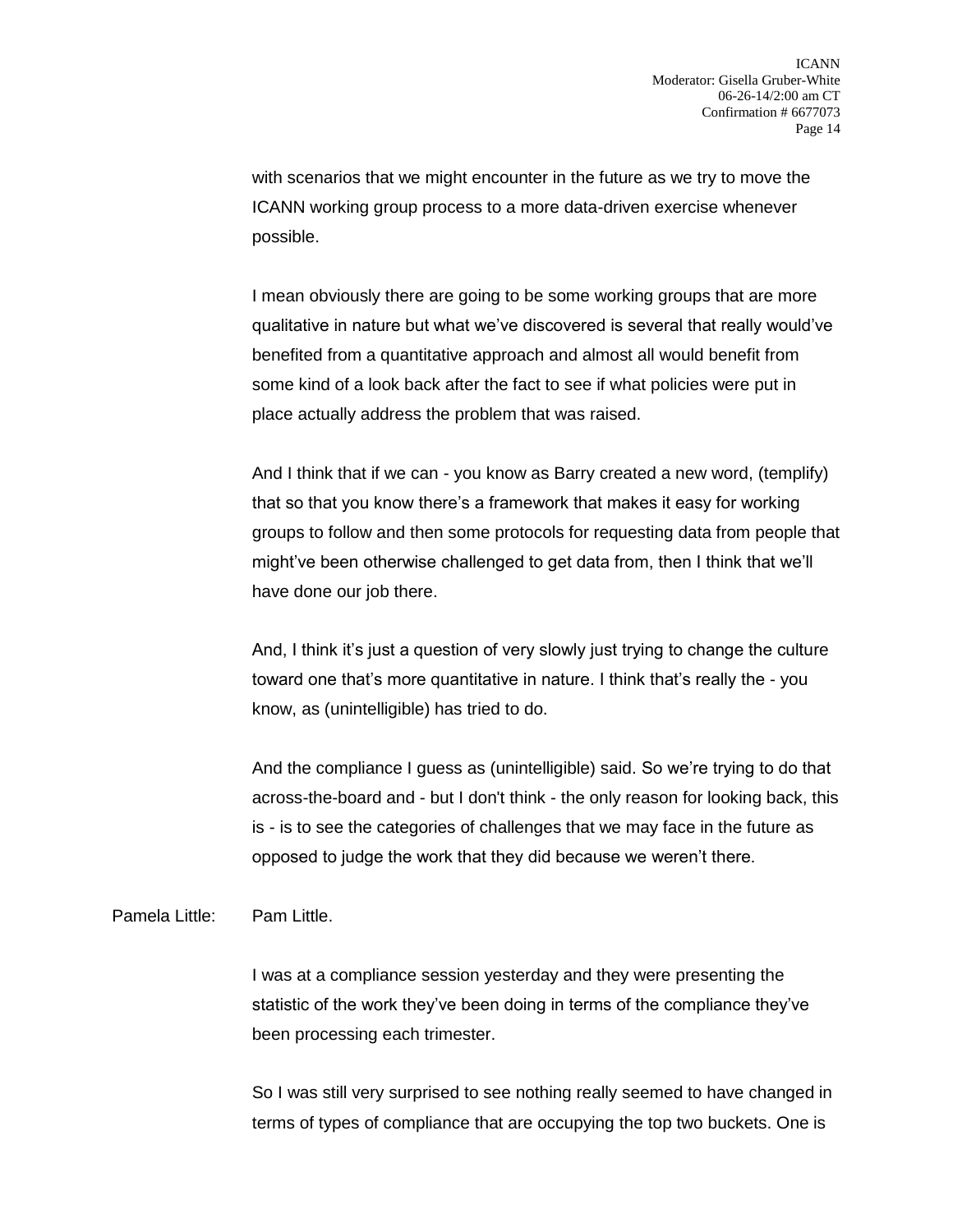Whois inaccuracies, right. We can all get that. That represents over 80% of the compliance they process. And the other one is IRTP. That represents over 13%.

So if we can resolve or reduce the compliance from these two issues, we actually can substantially reduce the amount of work compliance has to do.

So what I'm trying to say is IRTP over the years we have many working groups, but it doesn't seem to have reduced the number of complaints, disputes, or issues that still linger on. So maybe that's a witness in the way we didn't actually measure the effectiveness of the original policy in subsequent working groups A, B, C, whenever it's been implemented.

- Jonathan Zuck: I think that's exactly right. I think that's very right. And we just need to build into the process culturally basically, going back and looking at the policies to see if they work is part of the task. You're not done at throwing some things at the wall and saying, "Let's try this," and then we move on.
- Pamela Little: Yes. So the exercise becomes perpetually making new policies and enforcing compliant or handling complaints so it doesn't - it just seems to be not really going to the root of the cause of the problems right.

Jonathan Zuck: Right.

## Barry Cobb: This is Barry.

So you know, I think to add on to that, you are right. You know, the Whois inaccuracies are the biggest chunk of the number of complaints they receive. Understanding that many of those are from big brands that are doing bulk submissions of Whois inaccuracy complaints, that's one aspect of it.

In regards to the transfers, you know, I would - that - based on what I have seen, and I don't know - I haven't - I wasn't at the compliance, but I've seen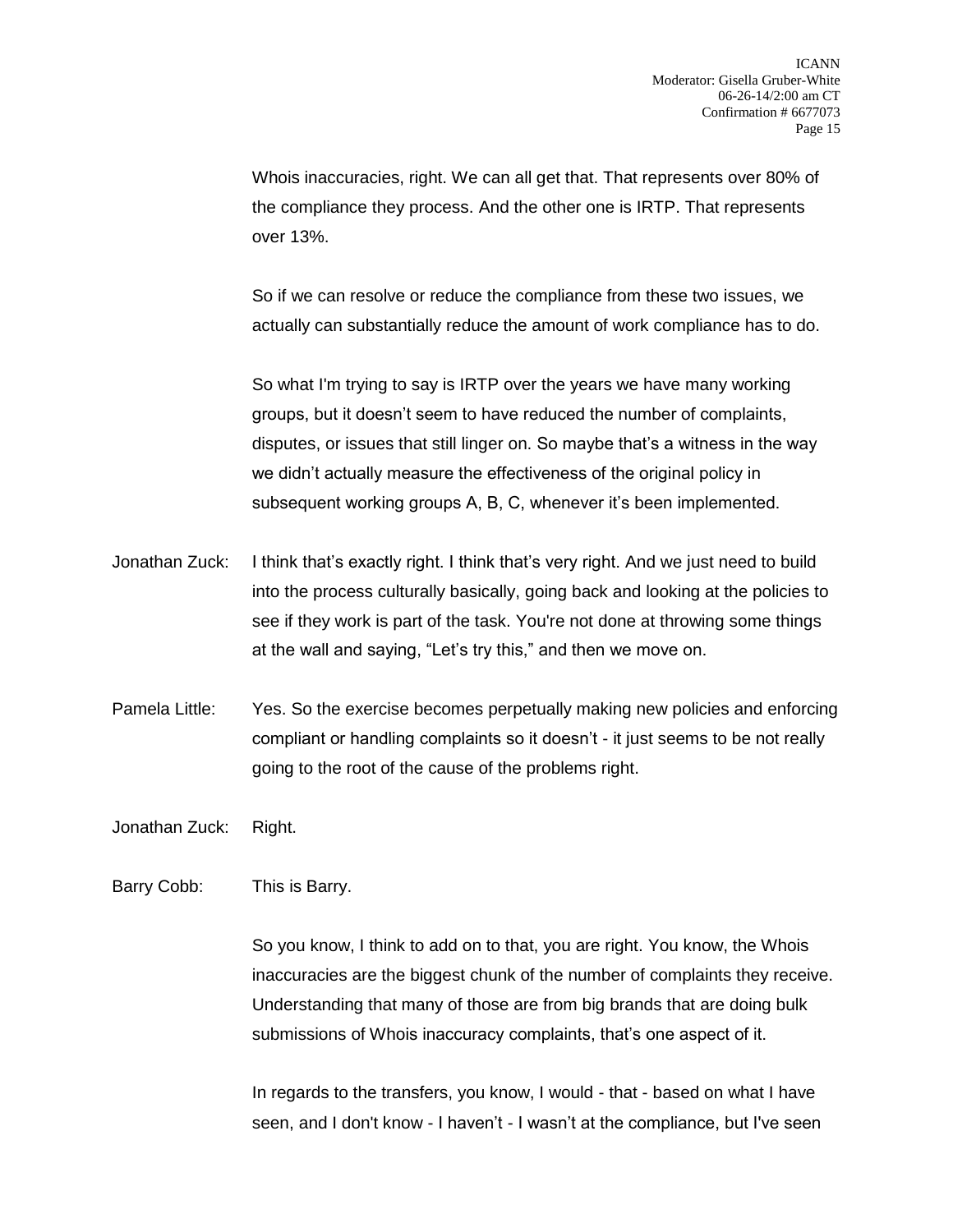some pretty more - well detailed analysis about some of those transfer issues that ICANN receives, and the first point is that you know that's only a very small percentage of the complaints globally. You know, it's only those that get to ICANN that ICANN sees.

You know, at the registrar level, on the frontline of the retails aspect of it, you know there - I'm sure there are tons of complaints in that regard. You know, because it is a complicated process. It's hard for registrants to understand exactly what's going on.

But the point is I think that compliance has done a better job of categorizing those complaints and even more so - and I don't know if this is a part of their presentation or not, but when they execute or review those complaints and then they close them out, they're reconfirming what the true cause code was for that complaint.

And sometimes - you know I think in the past they used to get miscategorized, and that was one of the big issues back in Part B is that - you know, it was originally classified - the user could input what category they thought it was, which was often a mistake. But then when it was closed out, it didn't get reclassified as the right category. So, I think that that's been cleaned up.

And then again, the closure codes - so you know, it would be interesting - and I'm not sure if contractual compliance is evolved to this, but to get into the minutia of that 13% of those transfers that they see, which my understanding I think they're more complicated components. You know, it's - a registrar's not responding or those kinds of issues.

But anyway, they can get to more granularity as to what the distribution of those complaints are, which I think is a good thing. And I'll stop there.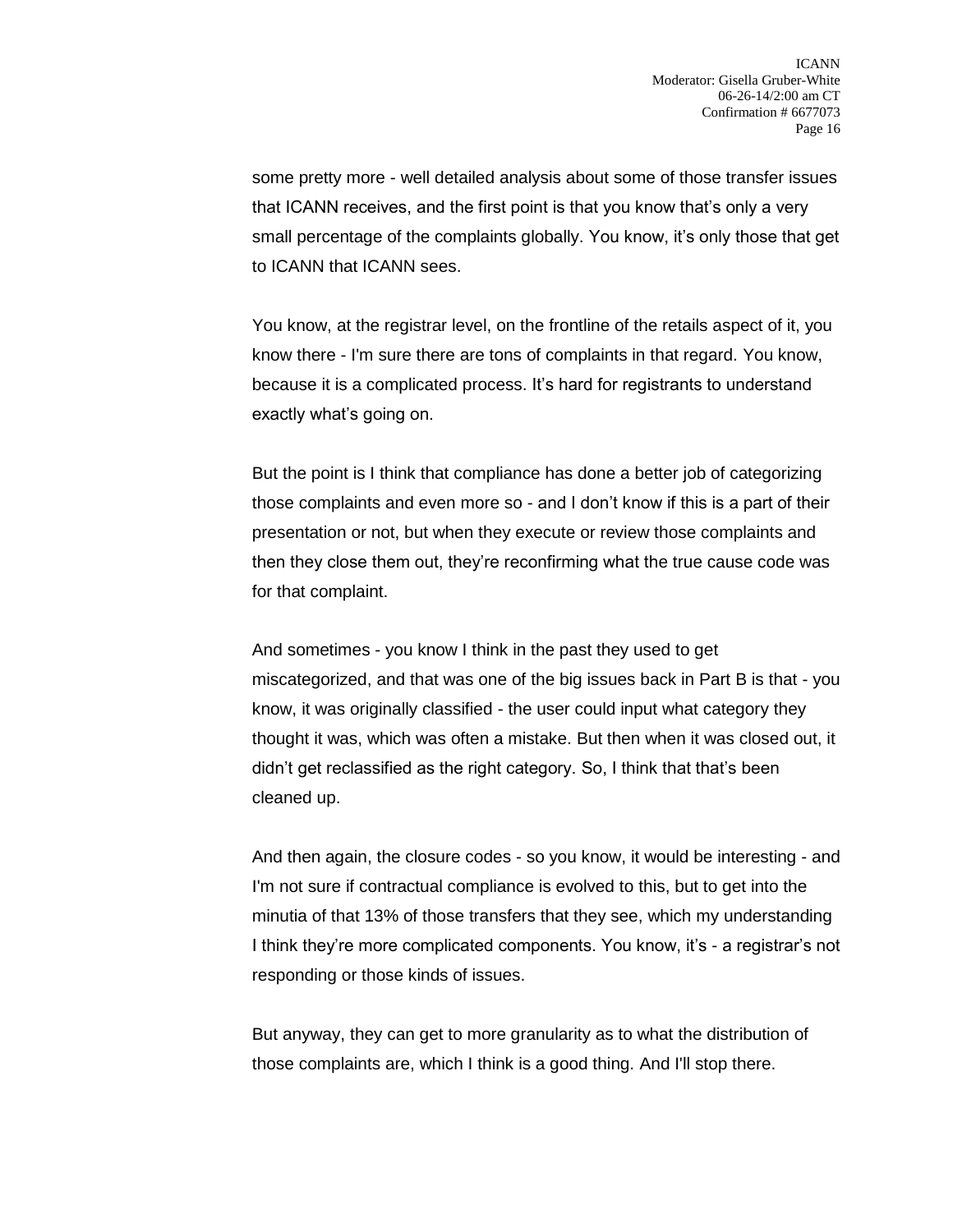Okay. So let's - I think in terms of these - reviewing these use cases, the last thing I'll say about this is there's a couple of points to be made here. Clearly after London we'll reconvene our normal working group at our various times, and I was talking with Jonathan about when we would meet again next. And what we're contemplating would be around the week of the 14th. So about two weeks or maybe the week of the 21st.

But the point I'm trying to make here is you know we've done a decent analysis in our use cases now, and what I'm proposing is that staff - we're going to go back and pick maybe one - at most two more efforts and kind of do this same exercise here. But, we won't necessarily go further into the details with the working group. I'll probably pick like Part B, even though it's not completely implemented, and maybe one other working group. I need to figure out which ones that are good candidates.

But I want to compile all of our work here into a spreadsheet so that it's in one document so we can do side-by-side comparisons.

And I was talking with Jonathan about trying to - ranking is probably a wrong word. He had mentioned categorizing - you know, that there's four or five kind of components that - to try to detect the theme out of this. Have that prepared all into one document spreadsheet of sorts. Be able to summarize the categorization of what our findings were of this use case so that it can be something usable within our report. And, more or less draw this part of the of our effort to a close in terms of the past.

With that said, if I - did we already talk (pedner) on the call, or was that our own conversation?

Jonathan Zuck: What about that?

Barry Cobb: ERP?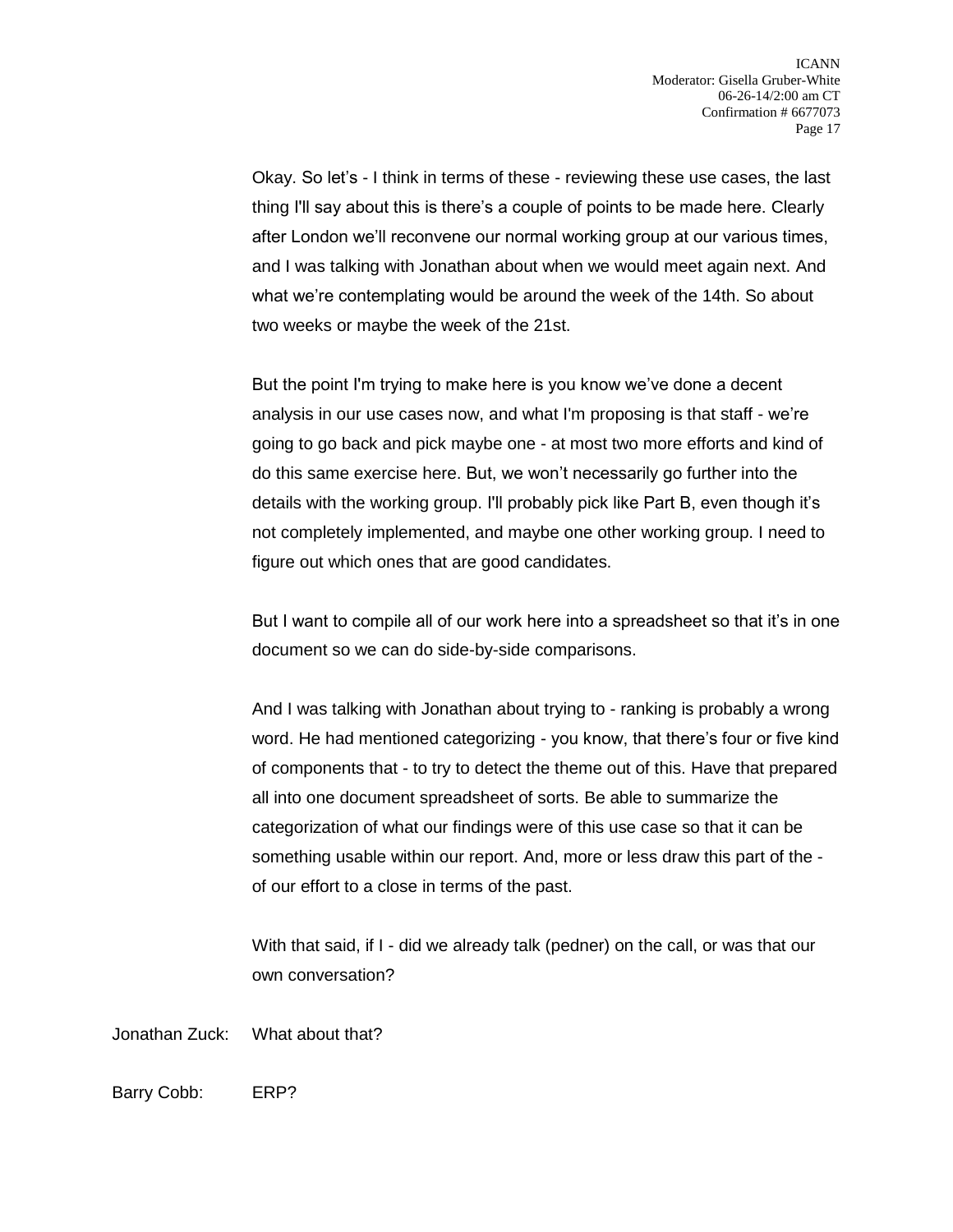So I can't remember if I'm repeating myself.

So one of the things is the (pedner) use case that we reviewed through, which is - you know, they did have a lot of data in terms of surveying the community and registrars, but there was some friction about getting data from contracted parties on the expiration. I'm going to be sharing that use case with Alan Greenburg that Chaired that working group. He was going to provide input and he's also...

- Jonathan Zuck: Getting some color commentary I think.
- Barry Cobb: Getting some color commentary. And if he offered to join our group to brief a little bit more in detail as well, because I think that that one's kind of on the pedestal that kind of reinforced how this effort got started.

That said, you know, know it is a consensus policy ERP. And just to repeat from several weeks ago, some of the - of my initial dialog with contractual compliance actually shows that that policy, despite the challenges, is very positive. That there's some positive results out of that. And, I'm working with the compliance team to get data pre-policy and then post-policy.

And in fact, it was actually a resolution from (pedner) that ICANN staff report back to the community about the effectiveness of this. And it's kind of I guess - you know, it only got implemented last year, but it's kind of been - I don't want to go as far as forgotten. I forgot it personally, but - and so I was glad that I came across it.

At any rate - so at our next session I want to hopefully have enough information that we can wrap up the use case analysis and move on to the next section of our work, which is kind of starting down the road of defining the framework by which we can engage contracted parties for data metrics for policy making protocols.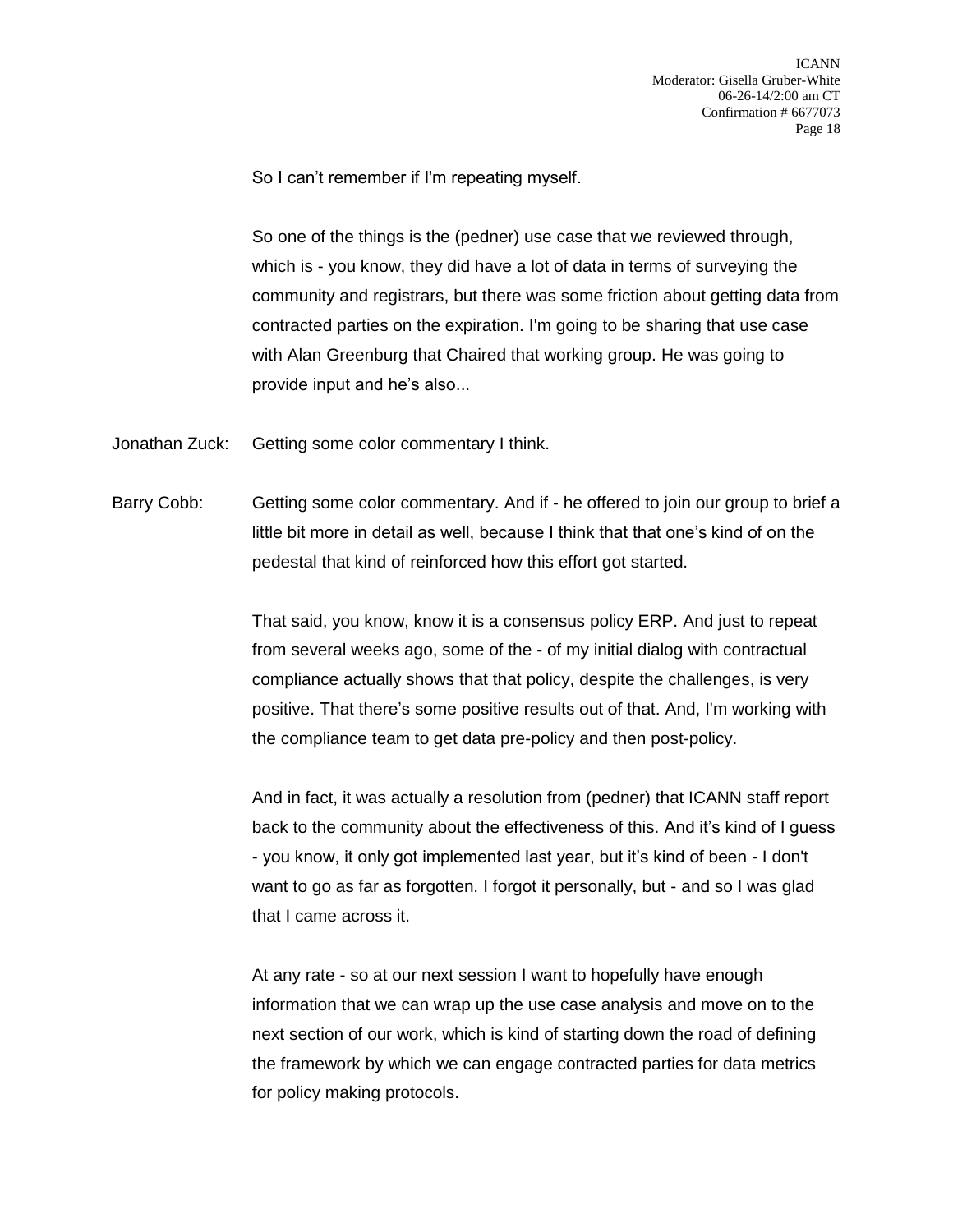You know, and that particular activity again is not necessarily focusing on any type of data, but again defining a framework, but for a future working group in which they may need to engage a contracted party for that. So you know like what are the boundaries by which data may be made available? What are you know cost implications? Are there any issues with transparency? You know, competitive areas?

- Jonathan Zuck: Competitive issues or access to the data.
- Barry Cobb: Exactly. Right. Some of those things.

And so having talked with several registrars, they're - it sounds like they're interested in participating in that. And certainly what I will say is - in parallel to me trying to finish up the use case analysis aspect, I will also be sending a note to the chairs of the registry and registrar stakeholder groups because I think you know this is - it'll be important for them to attend and attend largely.

And, it sounds like there's some interest. So when we get to that point, then we can bring it up.

## Graeme?

Graeme Bunton: This seems like a good point to mention that we were talking about this working group in the registrar constituency day, and there is a strong recognition within the registrar within that - our constituency that there's - this is interesting. It's important. Data is helpful.

> I think the reality of how things may work is that because our industry is so competitive and we have to be so careful with our data that it could be that working groups end up doing something like requesting the results of analysis rather than raw data, and registrars end up compiling and sharing our data with a third party who then does that analysis because we can't share data between each other very well.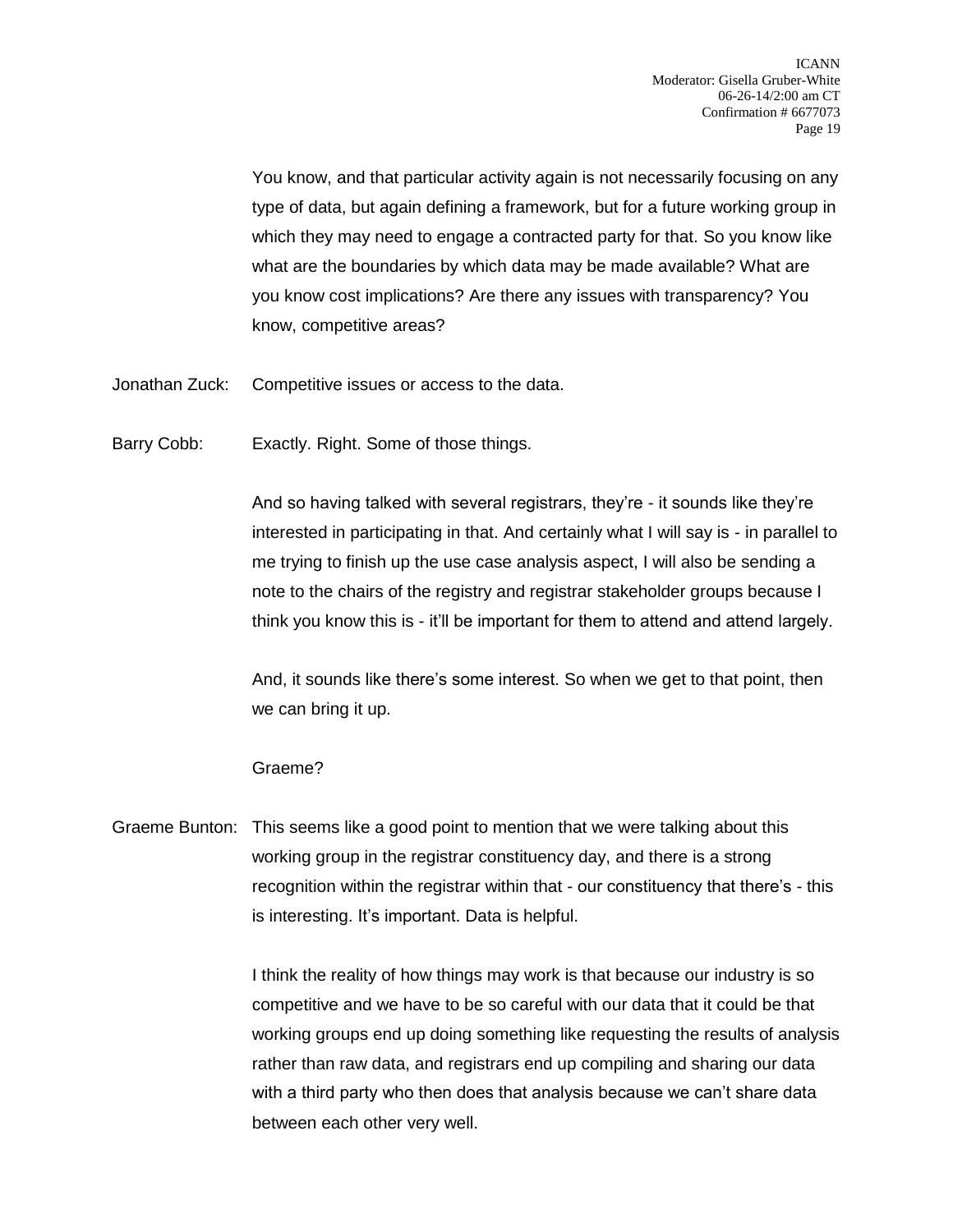We just did an interesting job of that to release the number of domains that have been suspended. I don't know if everybody saw that. That was quite a process, and the numbers we ended up sharing are rolled up so high and so extracted from the actual like domain level transaction that's happening that you know we're sharing a single field basically amongst each other.

And even then, in that scenario, we can give the number of domains suspended and you know the approximate percentage of registrations that have gone through the process, but then you can't say the number of registrars that participated because now I can do the math and tell you who those registrars were, and it's not hard.

So what was all that rambling about? All of that rambling was about we're interested - we're really interested especially because it helps our case a lot I think. Registrars know a lot about how things work. How customers interface with all the stuff that ICANN touches. And, we really want to participate. We're nervous about how to do that the best way, but we want to start for real working on that because it's going to strengthen our position in many ways within the ICANN community.

Barry Cobb: That's great, Graeme.

I mean, and I think that this process should be open to all of those different scenarios. Data going to a third party to be rolled up and analyzed and anonymized at some level, and just finding the most effective way and finding the pathways, how do we ask what timeframe is needed to get data, et cetera, to build that into scheduling?

I think having those conversations so that - and it's not just you know registrar data or registry data. It's third party data. It's sources - I think we're going to look at all of them. But definitely in the case of registrars, figuring out how to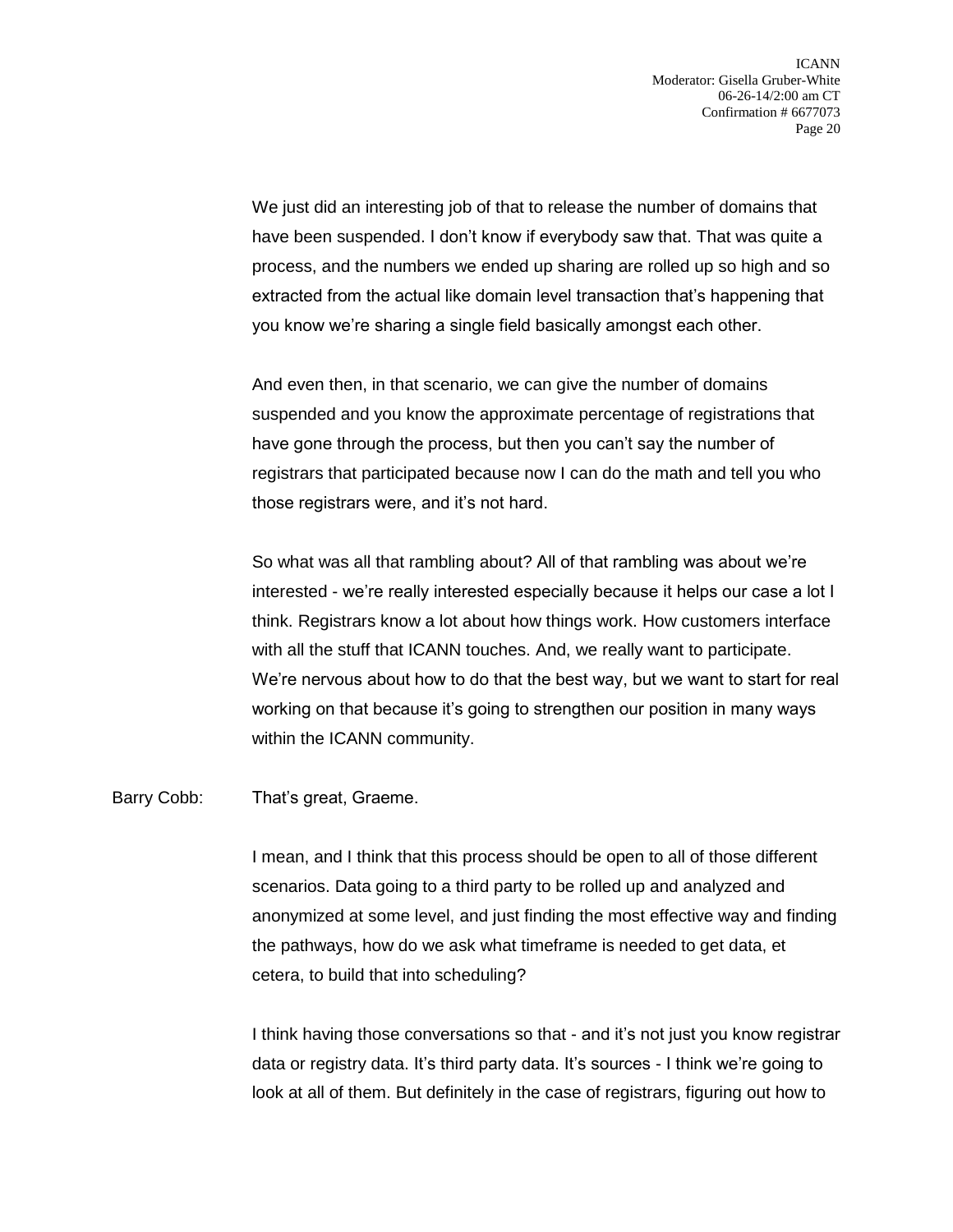navigate those waters so that it's not a new discovery process every time there's a working group I think is the point of this conversation.

So I think that's - I think that'll be really productive.

Rudi Vansnick: Rudi for the transcript.

I'm just wondering if the idea would be good of trying to define what data can be expected getting from the different groups and which type of form ups would be used in order to be able - like for instance, a trade matter, a translation and transliteration working group would have some issues in getting data back from some SOs and ACs? But it was not clear to us neither what kind of form up we could use to ask for the data.

So I think it would be good if we could define some types of format of data that can be expected so that the other group knows also what is required and what we expect from them in order to avoid that you have to go back and forth and lose time and at the end not get the data - getting the data, you produce a recommendation that doesn't fit in the whole program.

Jonathan Zuck: Yes. I mean, I think I - I think what we're going to try to do rather than try to predict every type of data is look at categories of data. So data that has competitive aspects, data that has antitrust aspects, whatever the variables might be, try to find those categories of data and come up with frameworks for requesting it going forward.

Does that make sense Graeme?

Graeme Bunton: Totally. Sorry, this is Graeme.

The 8:00 am session is after (unintelligible) are not good for me.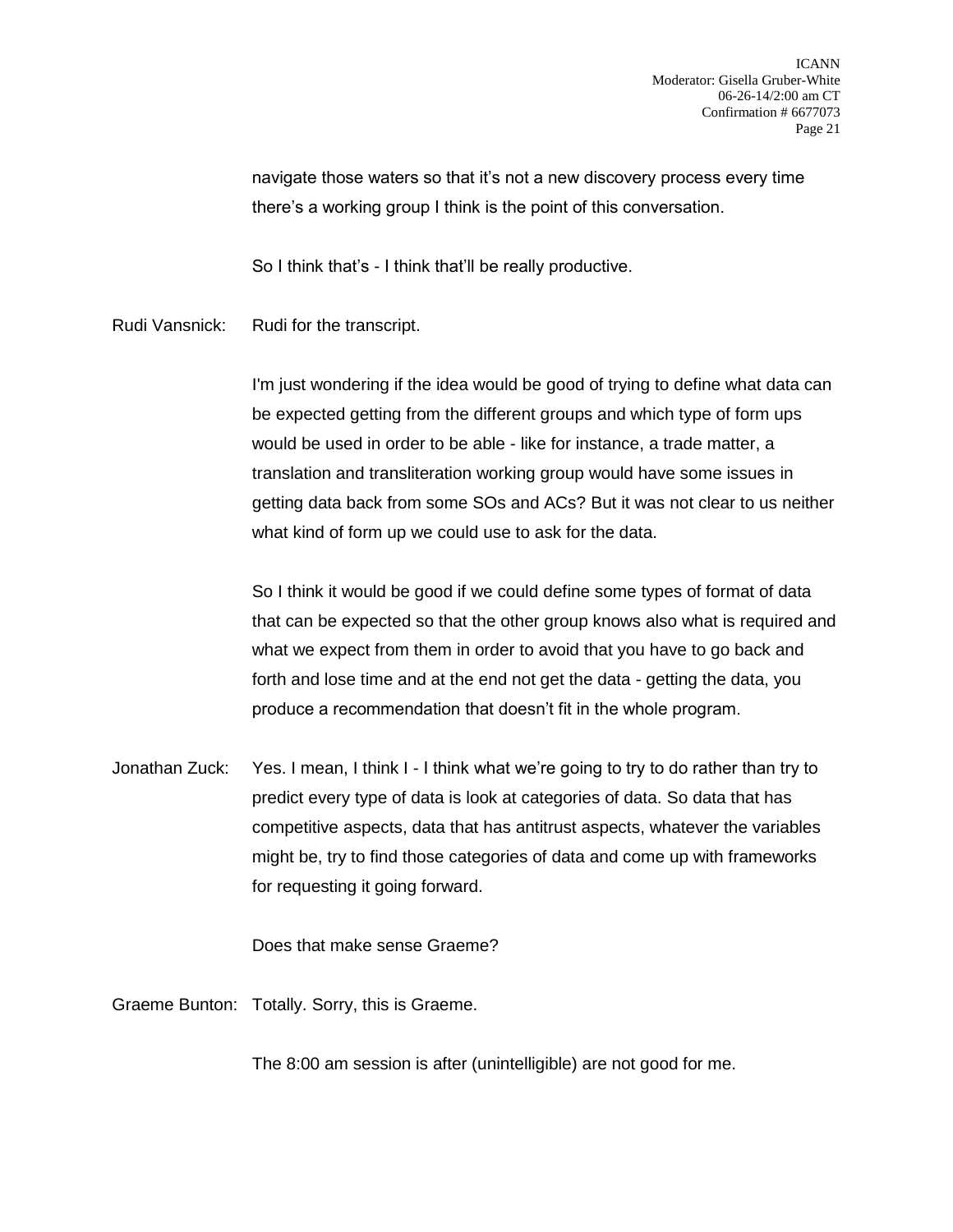The thing I am seeing as someone who deals with data every day in their day job as we talk about within their - our constituency and in working groups have participated in, and then I think will be extremely challenging for this group is that the people who participate in working groups are policy people for the most part. And, asking them to look at a problem and translate that into a data request is extremely difficult.

And then, pass that back to somewhere inside a contracted party or whomever it is into what then ends up being a database query usually, it's a really abstracted process. And you know until you can get the - you know, the BI person in the room to understand what the actual business problem is and they can translate that and understand how that you know is a concrete thing that you can pose is extremely difficult.

I think we're going to have to spend a lot of time thinking about how to help people bridge that gap.

And I would say as well that you know staff needs to be doing a better job of that as well. You know, to help translate some of those requirements from the policy component to the other side of it as well. You know, mentioning the BI - - business intelligence -- is very important. You know, I think at least amongst the four or five of us, you know we do live that every day, and unfortunately we can't attend every working group to force those questions, which again kind of goes back to the nature of what we're trying to accomplish here. There's at least some form of template and consistency by which this is requested that you know we can hopefully streamline it and then make it a you know, a - that they ask for it by default.

Sorry, this is Graeme again. It occurred to me I have an interesting example of this sort of thing I'm talking about here, where (Dave Piscatello), who I've never met and may or may not be ICANN staff -- is that correct -- published a - I think it was him, on security steps. Is that him?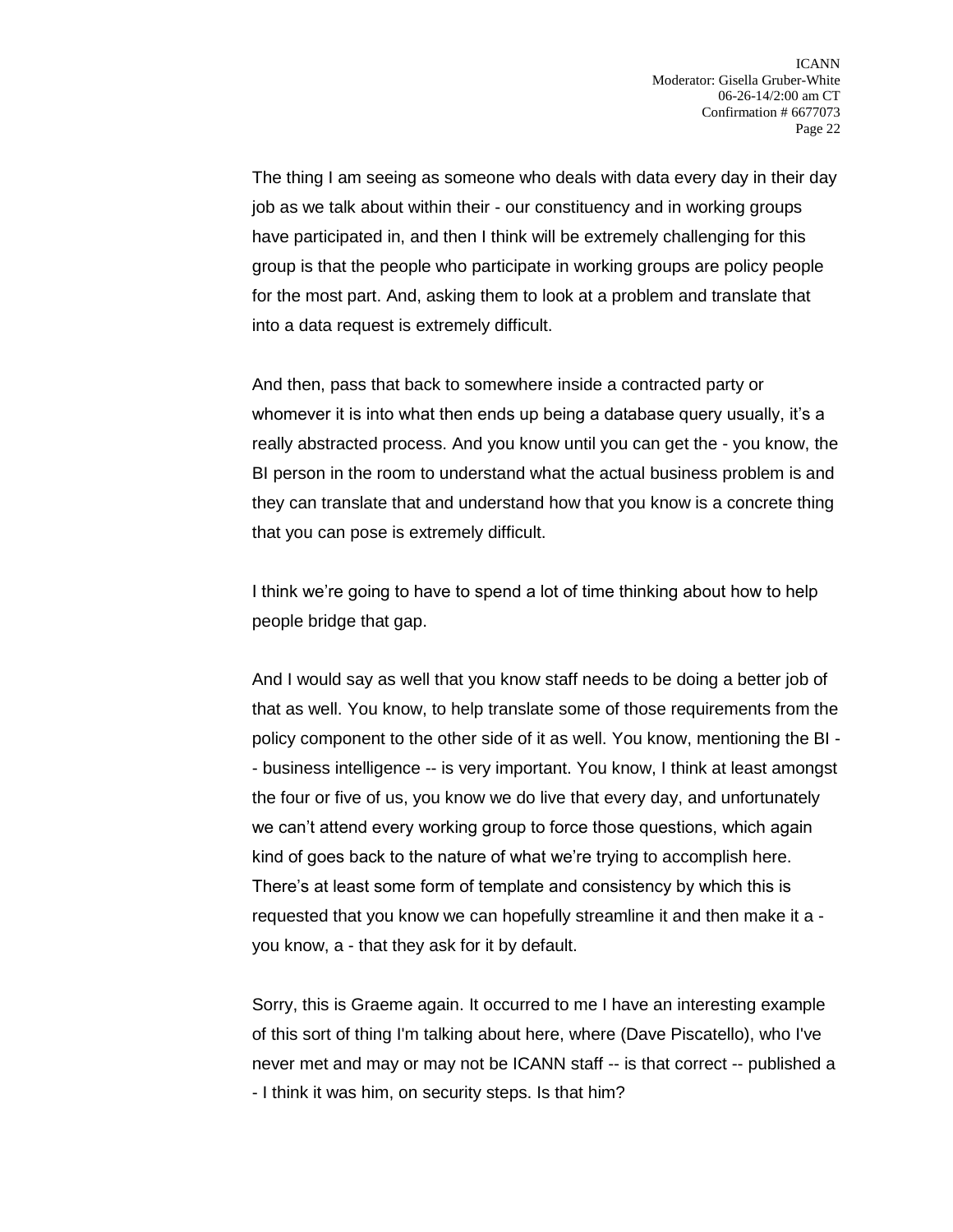He published this blog post yesterday about this unprecedented opportunity of data sharing that a number of you put (unintelligible) suspended domains is - listed all of these wonderful things that you know researchers could do with this data and it really sounds so much about the data that was shared and collected.

It's an entertaining read, and he - it really is sort of a presumption that we're pulling these sort of transactional database things and all of the registrars have compatible systems and you know, it's one clean, perfect dataset and it's not.

It was a single number between - like literally you know a single field that was shared between a number of registrars and collected through a third party. There's no granularity there.

Rudi Vansnick: Rudi for the transcript.

While having some experience with EPP, already what I see is between different registries, you see that there are different EPPs implemented having other fields to use. So already, you start having different data if you just go back to the raw data based on the fact that protocols are not implemented in a unique form, which doesn't allow you to compare either how good or how bad your operation is.

So if at operational level, you don't have a clear view of transparency of data between groups between groups, how difficult it is to implement policy already at that level. So I'm thinking about - would it be a good idea to try to give some information back to the EPP world in order to get away from the differences that they are creating themselves by implementing protocols based on policy that doesn't have the same outcome at the end?

Barry Cobb: Thank you Rudi.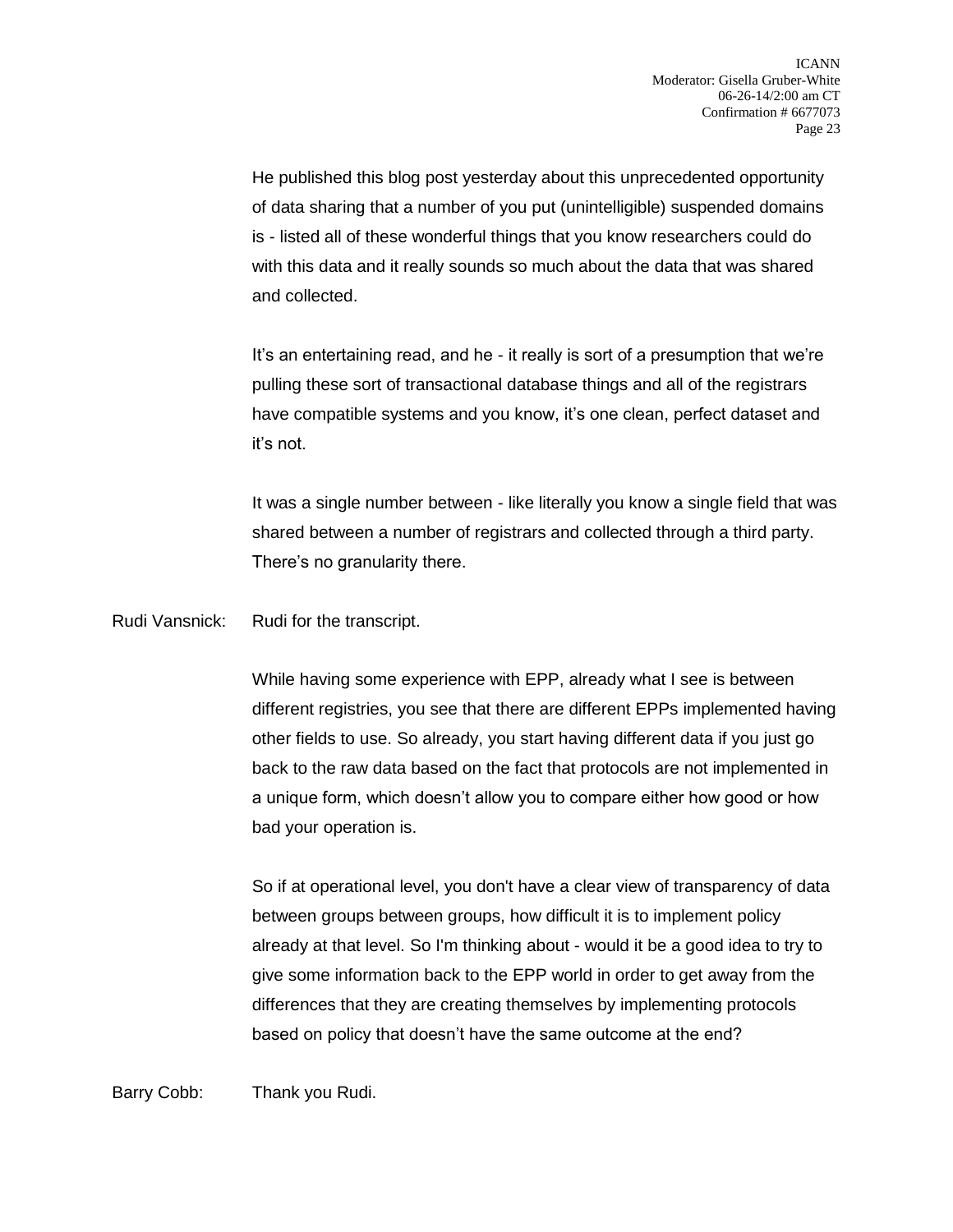You know, it's interesting that you mention that. I had dinner with Scott Hollenbach the other night which defined the RFC for EPP, and you know my background is from the IBM days, and I always look at this as you know whether it's ICANN or IATF.

But the general concept is you have an enterprise architecture board and they define the standards by which the lines of business use databases, and messaging systems, and electronic chat systems, et cetera, and it's always kind of surprised me that there wasn't some kind of like Whois or an EPP czar and that there is some component of - you know, because I look at every contracted party whether it's the registries or registrars almost as a line of business under ICANN.

And, I know that there's a fair amount of customization required on these systems based on their business model and those kinds of things. But you know I get to the point where you know as EPP evolves and it starts to mature, but it's overly customized and it becomes even more difficult when you need to go to upgrade to the next version. So it's kind of digressing in that regard.

But I see where your point is.

So we only have about six minutes left, and I think we've pretty much more or less accomplished our agenda, although it didn't seem as straightforward. But, we did talk about when we meet next. And like I said, I'll either target the week of the 14th or the week of the 21st. We'll wrap up the use case analysis and then our second meeting, which would probably be towards the end of July.

And then, we'll get into more the interesting work that we have planned ahead of us. And as I mentioned, we'll also be reaching out to the Chairs of the stakeholder groups to encourage their mass participation in (unintelligible) teams.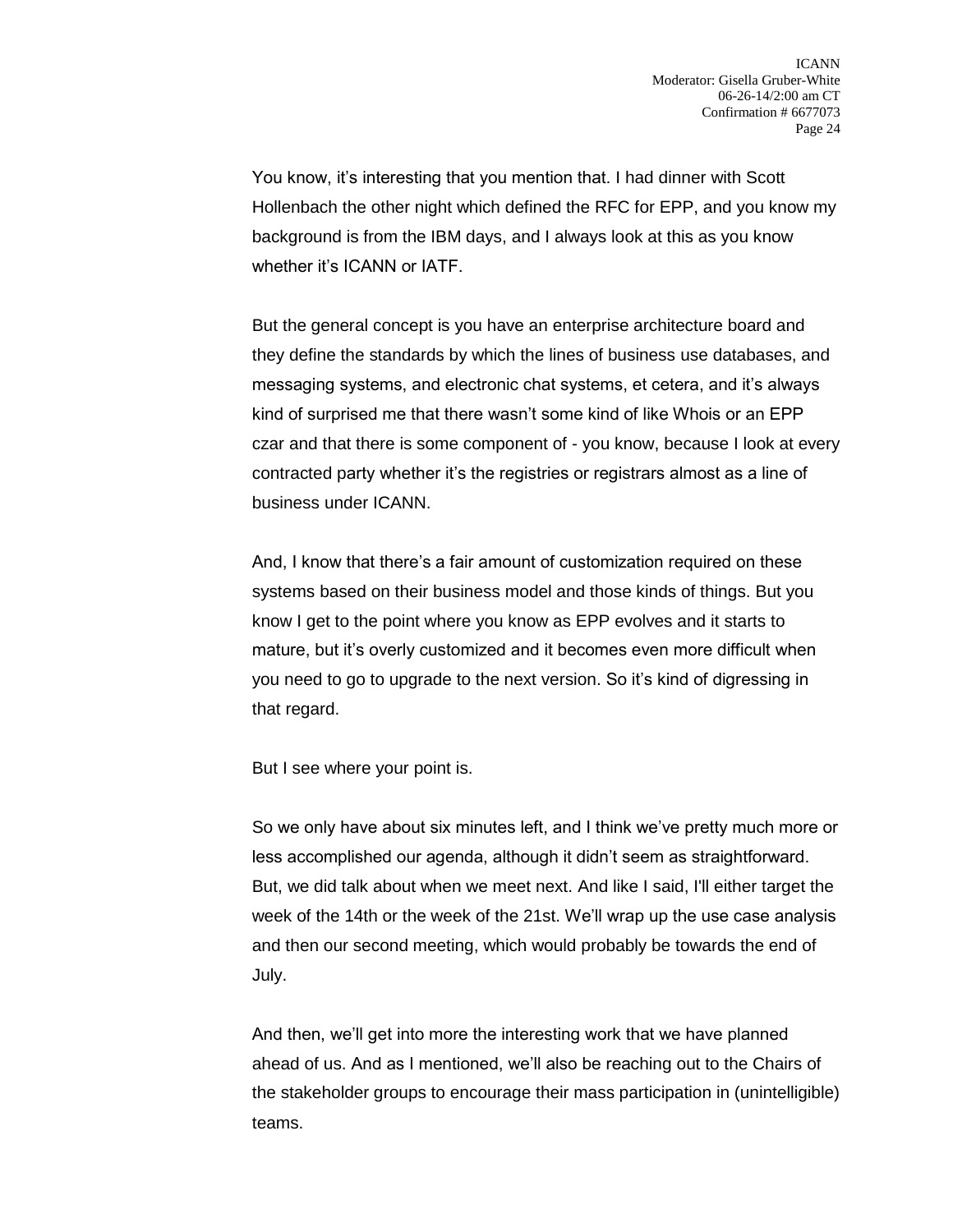Jonathan?

Jonathan Zuck: All I would say is that the work product of this phase is a set of use cases going forward. I'll ask Graeme in particular if you look at that to see if there's use cases kind of that we might've missed from the case studies that we did. In other words, things that you recall or anticipate happening in the future that we should build into our analysis going forward.

> Because I think the next piece of this is actually pretty - this product is pretty small. It's just like you know, there was this - we wanted this type of data, but there was just kind of a challenge how should we approach that challenge in the future? So if you can - if you would take a special look at that, the use cases themselves, that's what we need to be as strong as possible for the next steps.

Graeme Bunton: Sure.

As IRTP-D winds down for me, I (unintelligible) to wind up a little bit more over here.

- Jonathan Zuck: Yes, it's more of a thought exercise (unintelligible).
- Graeme Bunton: Sure. I don't...
- Jonathan Zuck: One we could do (unintelligible).
- Graeme Bunton: No. No. I have been sort of hanging out on the fringes of this particular working group as I free up some time.

Jonathan Zuck: Perfect. Thank you.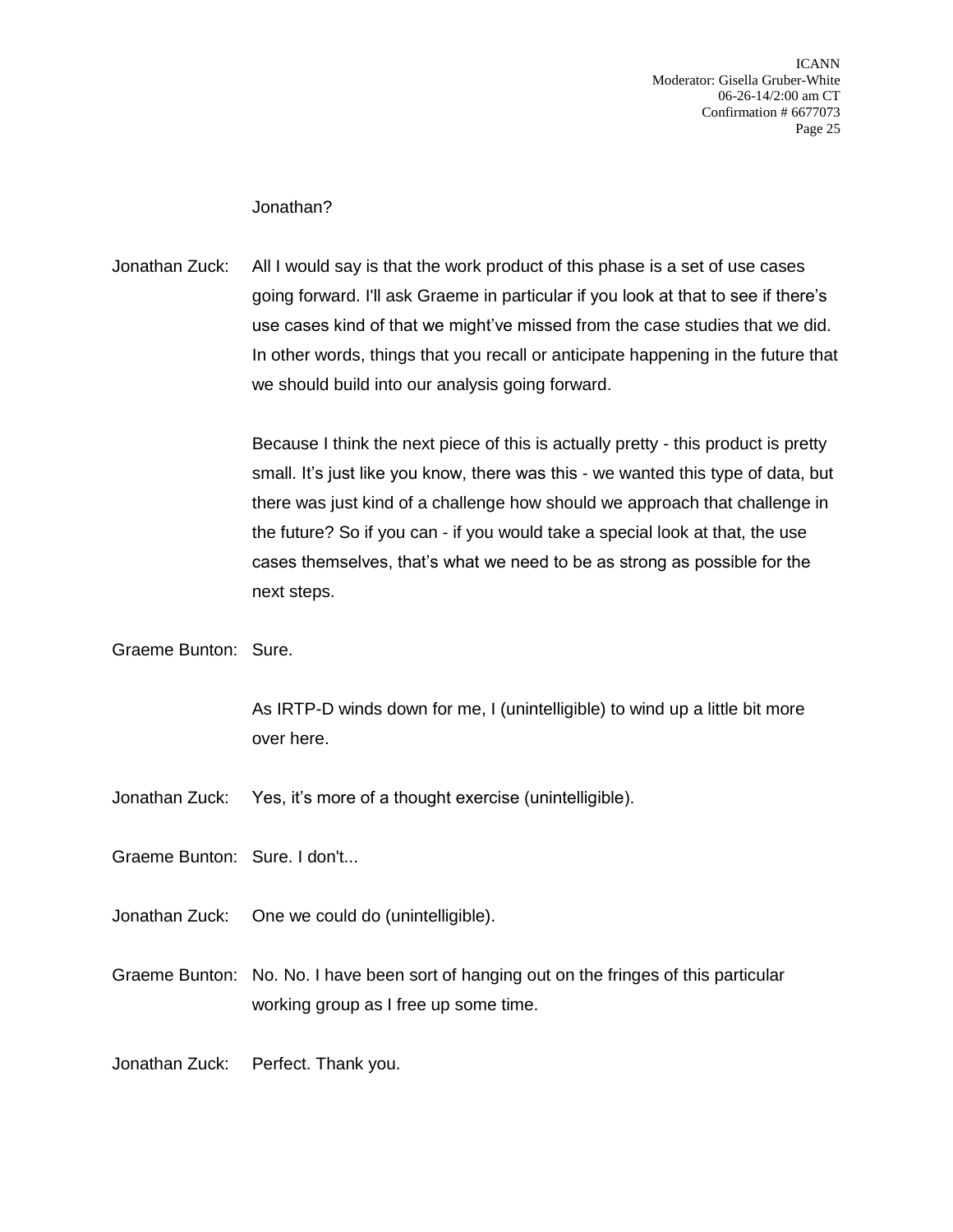Barry Cobb: And speaking of action items, I forgot to tell you, but several meetings ago, I think you had tasked (unintelligible) New York - you tasked one of the working group members, and I'll leave it at that, to - when we were reviewing through one of the use cases, we were talking - I think we kind of zeroed in on - there's a required step of the working group guidelines that in the initial stages of a working group we reach out to the SOs and ACs to get their input on the issues.

> And I think we were usefully loosely using the term surveying because it's often just a series of questions based off the charter questions, "Hey, SO/AC, how do you feel about this issue?" And, we try to get some initial input.

So, I did have a sidebar - talked to (Tony Arnado). You had gave him an action item to kind of look into the survey aspect of it. So we did have a sidebar conversation and talked through the components of that, and I think the outcome of that discussion was that you know it is a required step of the working group process or the PDP process. But that it shouldn't just be limited to SOs and ACs.

You know, I think if anything, one of the main recommendations that was brought to light from the multistakeholder innovation stuff was that you know we should be reaching out to more experts beyond just this community.

But I think that - so that would be kind of one mini recommendation and I'm documenting that to send to the group so we can talk about it at some point in time.

And then the secondary component is that that particular outreach also include a - sorry a quantitative component so that we can...

Man: (Unintelligible)...

((Crosstalk))